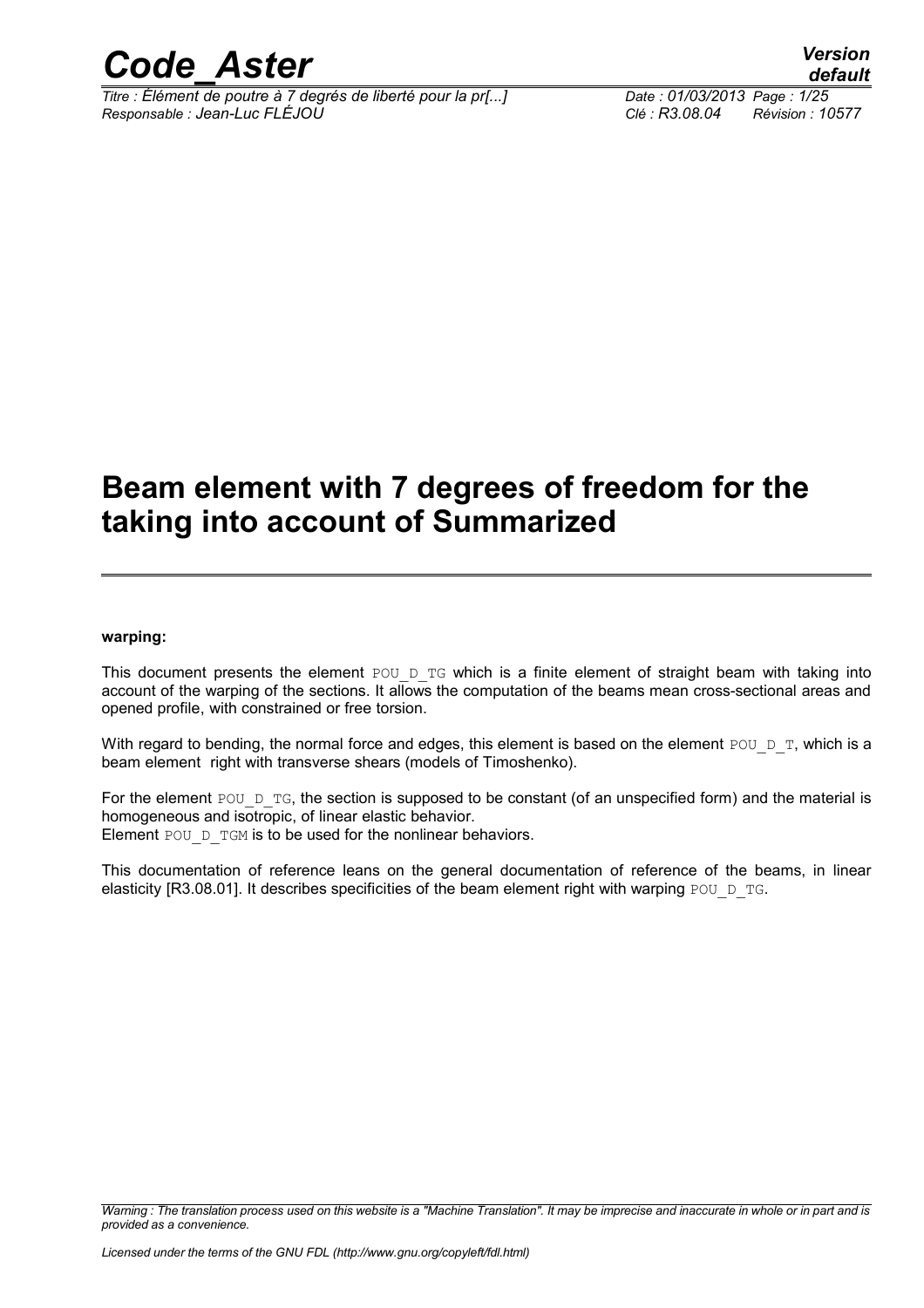*Titre : Élément de poutre à 7 degrés de liberté pour la pr[...] Date : 01/03/2013 Page : 2/25 Responsable : Jean-Luc FLÉJOU Clé : R3.08.04 Révision : 10577*

### **Contents**

| 6.1 Distributed loadings, options: CHAR_MECA_FR1D1D and CHAR_MECA_FF1D1D20 |
|----------------------------------------------------------------------------|
|                                                                            |
|                                                                            |
|                                                                            |
|                                                                            |
|                                                                            |
|                                                                            |
|                                                                            |
|                                                                            |
|                                                                            |
|                                                                            |
|                                                                            |
|                                                                            |
|                                                                            |

*Warning : The translation process used on this website is a "Machine Translation". It may be imprecise and inaccurate in whole or in part and is provided as a convenience.*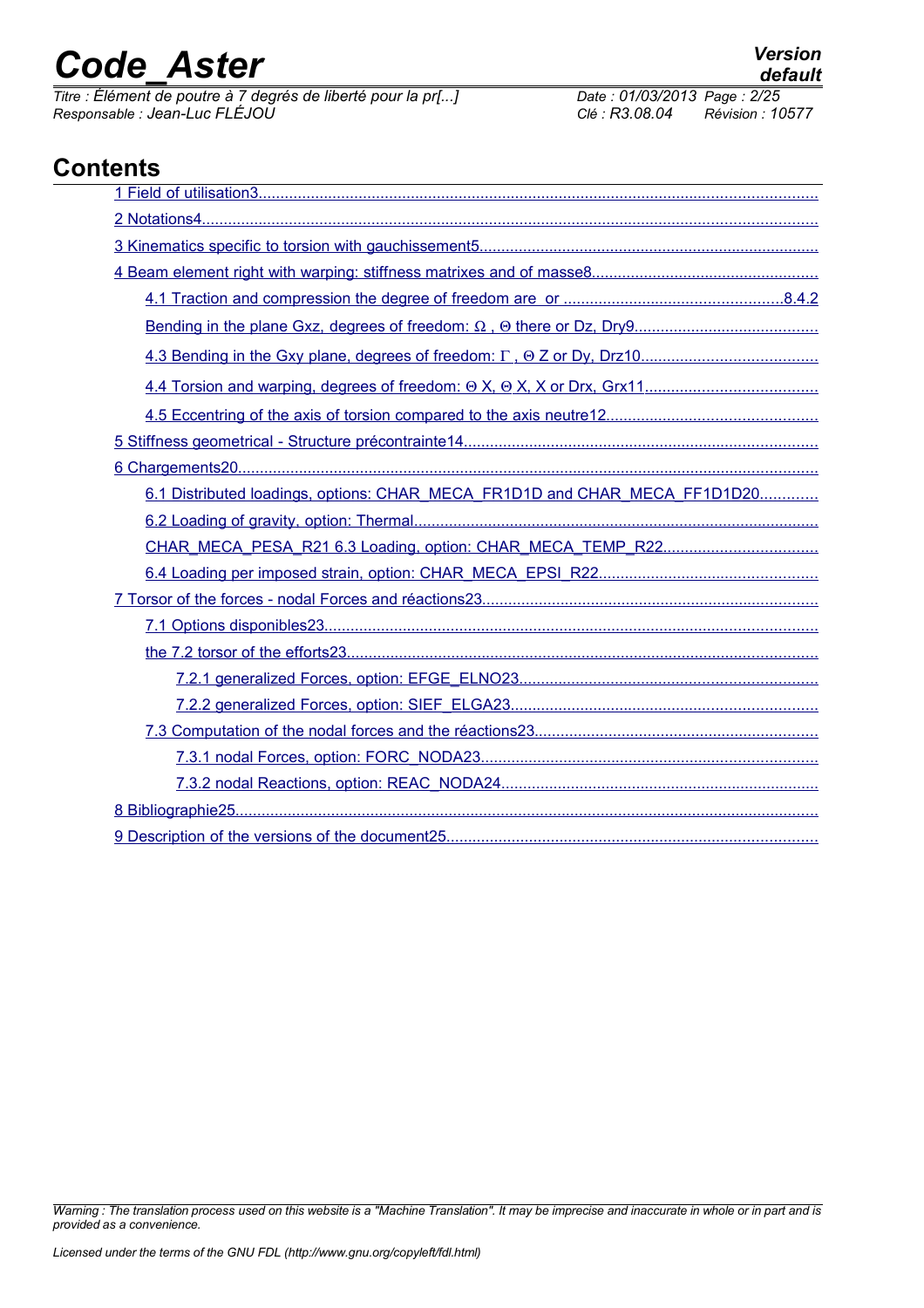*Titre : Élément de poutre à 7 degrés de liberté pour la pr[...] Date : 01/03/2013 Page : 3/25 Responsable : Jean-Luc FLÉJOU Clé : R3.08.04 Révision : 10577*

*default*

### **1 Field of application**

<span id="page-2-0"></span>the development of the beam elements of Timoshenko with warping (modelization POU D TG) in *Code\_Aster* was carried out initially with an aim of calculating the behavior of the pylons. It was mainly a question of calculating formed structures by beams with open mean profile (corner), for which warping is important. The nonlinear behaviors are to be used with element POU D TGM (beam multifibers). These nonlinear behaviors relate only to the tension, bending. The shears due to the shears, as well as warping and the bi--moment (force related to warping) remain dependant by an elastic behavior, fault of being able to express a nonlinear behavior on these quantities. The description of torsion with warping is valid for the use of elements POU  $D$  TG and POU  $D$  TGM with the linear operators (MECA STATIQUE, DYNA LINE TRAN,...) or not linear (STAT NON LINE, DYNA\_NON\_LINE,…).

*Warning : The translation process used on this website is a "Machine Translation". It may be imprecise and inaccurate in whole or in part and is provided as a convenience.*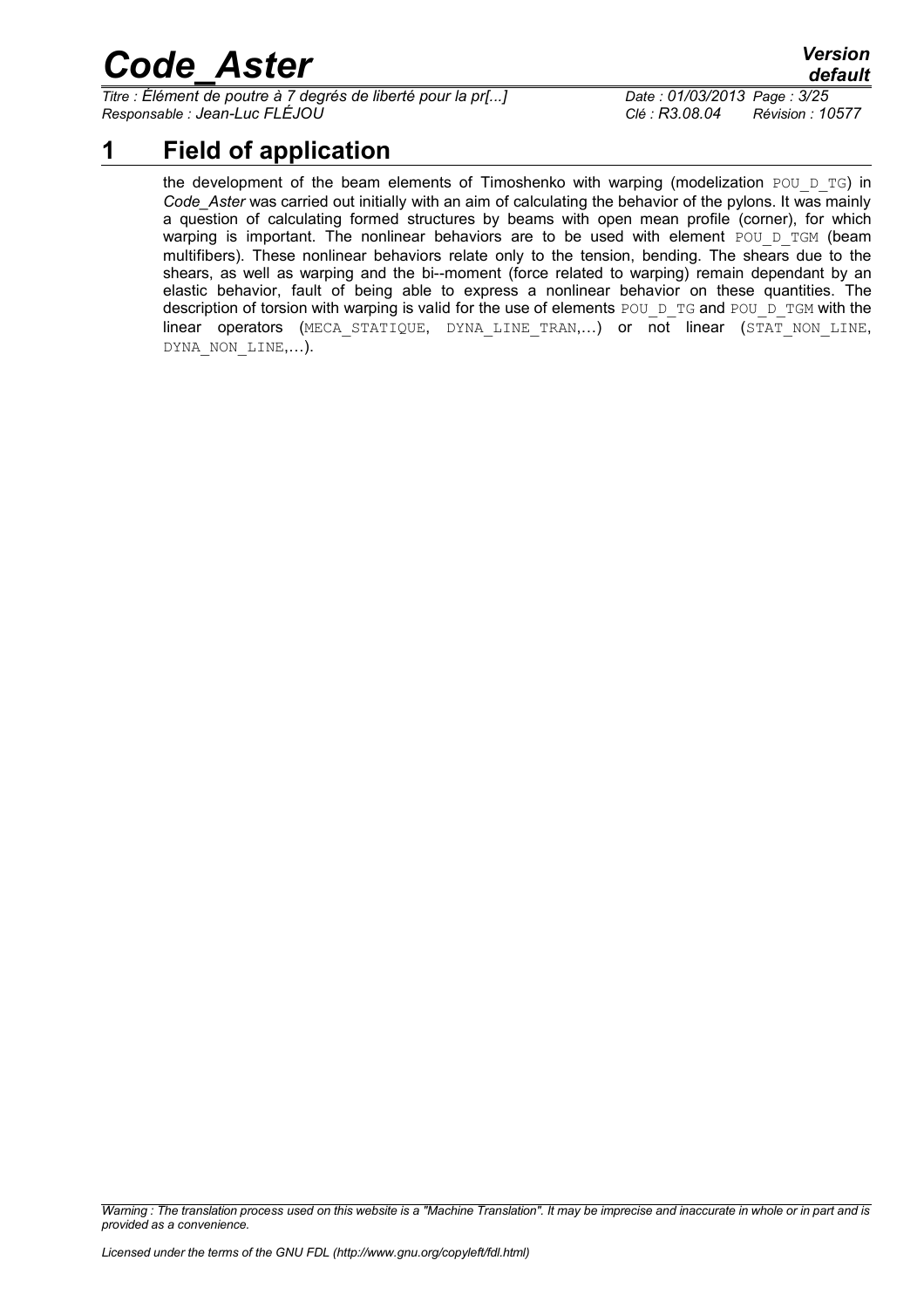*Titre : Élément de poutre à 7 degrés de liberté pour la pr[...] Date : 01/03/2013 Page : 4/25 Responsable : Jean-Luc FLÉJOU Clé : R3.08.04 Révision : 10577*

### **2 Notations**

<span id="page-3-0"></span>the notations used here correspond to those used in [R3.08.01] and [R3.08.03]. One gives here the correspondence between this notation and that of the documentation of use. *DX , DY ,DZ , DRX ,DRY , DRZ et GRX* are the names of the degrees of freedom associated with the components with displacement  $u$ ,  $v$ ,  $w$ ,  $\theta_x$ ,  $\theta_y$ ,  $\theta_z$ ,  $\theta_{x,x}$ . They are expressed in total reference, except the degree of freedom associated with the warping *GRX* , which is expressed in local coordinate system.

| <b>Notation used</b>                 | <b>Notation of</b><br><b>Meaning</b><br>the documentation<br>of area                                        |                       |  |  |  |  |  |  |  |
|--------------------------------------|-------------------------------------------------------------------------------------------------------------|-----------------------|--|--|--|--|--|--|--|
| S                                    | use of the section                                                                                          | A                     |  |  |  |  |  |  |  |
| $I_{y}, I_{z}$                       | geometrical moments of bending compared to the<br>axes $x$ and $y$ .                                        | $IY$ , $IZ$           |  |  |  |  |  |  |  |
| $\overline{C}$                       | constant of torsion                                                                                         | JX                    |  |  |  |  |  |  |  |
|                                      | warping constant                                                                                            | $J\overline{G}$       |  |  |  |  |  |  |  |
| $\frac{I_{\omega}}{k_{y}, k_{z}}$    | shear coefficients                                                                                          | $\mathbf{1}$<br>AY AZ |  |  |  |  |  |  |  |
| $e_y$ , $e_z$                        | of the center of torsion/shears<br>eccentring<br>compared to the center of gravity of the cross-<br>section | EY, EZ                |  |  |  |  |  |  |  |
| N                                    | normal force to the section                                                                                 | $\it N$               |  |  |  |  |  |  |  |
|                                      | shears along the axes $y$ and $z$                                                                           | VY, VZ                |  |  |  |  |  |  |  |
| $\frac{V_y, V_z}{M_x, M_y, M_z}$     | moments around the axes $x, y$ and $z$                                                                      | MT, MFY, MFZ          |  |  |  |  |  |  |  |
| $M_{\omega}$                         | bi--moment                                                                                                  | BX                    |  |  |  |  |  |  |  |
| $u$ , $v$ , $w$                      | translations on the axes $x$ , $y$ and $z$                                                                  | DX DY DZ              |  |  |  |  |  |  |  |
| $\theta_x$ , $\theta_y$ , $\theta_z$ | rotations around the axes $x$ , $y$ and $z$                                                                 | <b>DRX DRY DRZ</b>    |  |  |  |  |  |  |  |
| $\frac{\theta_{x,x}}{E}$             | rotary derivative of torsion according to $x$                                                               | <b>GRX</b>            |  |  |  |  |  |  |  |
|                                      | Young modulus                                                                                               | E                     |  |  |  |  |  |  |  |
| $\mathcal V$                         | Poisson's ratio                                                                                             | NU                    |  |  |  |  |  |  |  |
|                                      | modulates of Coulomb (identical to the coefficient<br>of Lamé)                                              | G                     |  |  |  |  |  |  |  |

*Warning : The translation process used on this website is a "Machine Translation". It may be imprecise and inaccurate in whole or in part and is provided as a convenience.*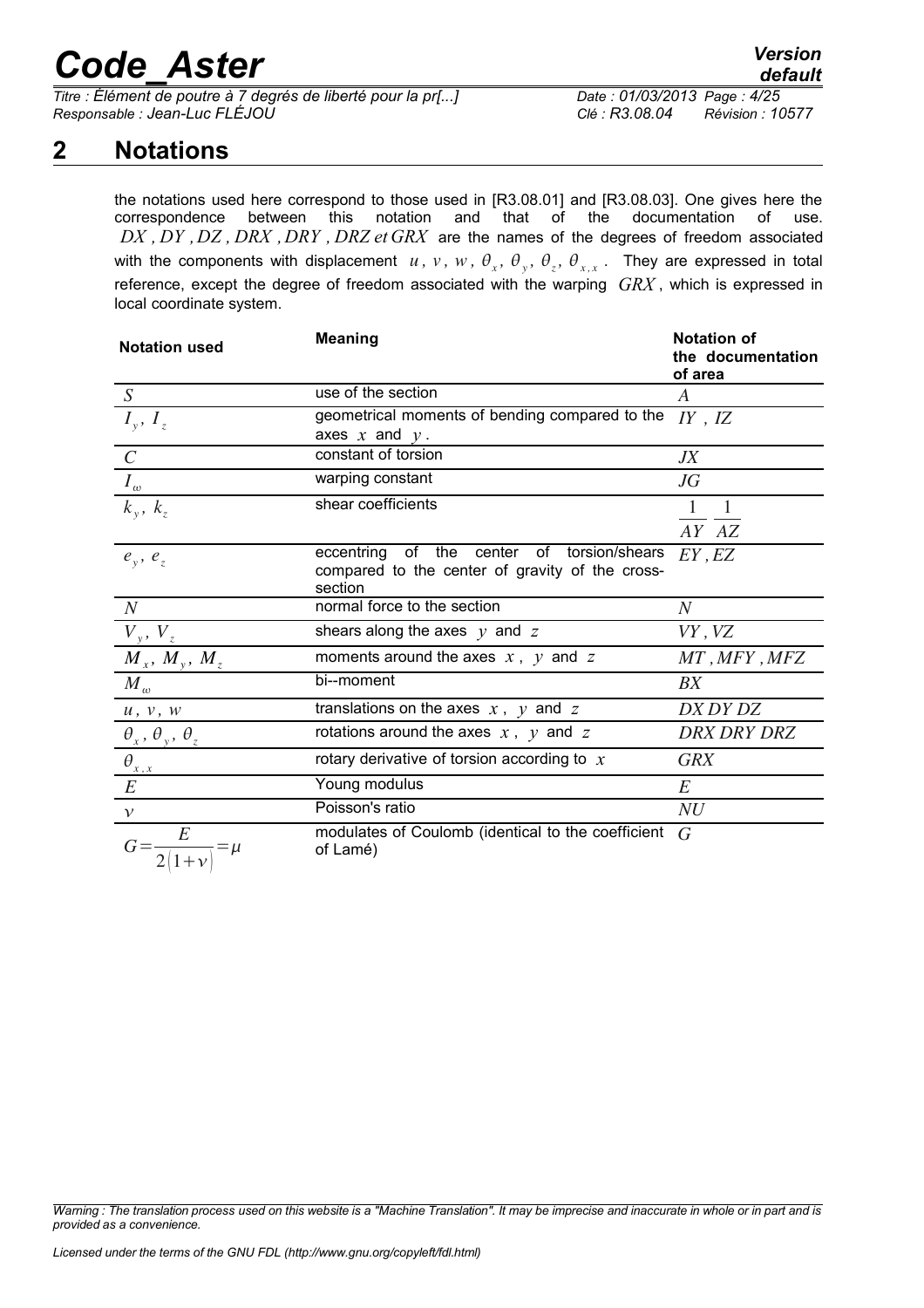*Titre : Élément de poutre à 7 degrés de liberté pour la pr[...] Date : 01/03/2013 Page : 5/25 Responsable : Jean-Luc FLÉJOU Clé : R3.08.04 Révision : 10577*

### **3 Kinematical specific to torsion with warping**

<span id="page-4-0"></span>the kinematics used to represent the displacement of the sections of beam is identical to that of the straight beams of Timoshenko [R3.08.01] with regard to the traction and compression, and bending - shears. Only torsion here is detailed.

Two possibilities are to be considered for the modelization of the behavior in torsion of the noncircular sections [feeding-bottl[e1\]](#page-24-2), which always produces a warping of the cross-section.

- Torsion is free (torsion of Saint-Coming) : the warping of the cross-sections is non-zero (it can even be important for an open mean section), but it is independent of the position on the axis *x* of the beam, (constant according to *x* ) and there is no axial stress which had with torsion.
- Torsion is constrained (Vlassov): warping is non-zero, and moreover of nonuniform axial stresses (from which the force resulting bi--moment is called) exist in the beam.

Element POU D TG makes it possible to treat these two configurations: torsion can be free or constrained. The user will have access to warping in both cases, on the other hand the bi--moment will be non-zero only in the case of constrained torsion. It should be noted that at the place of the connection of the beams, the transmission of warping depends on the type of connection. In general, torsion in an assembly of beams is constrained. Warping can then be blocked at the points of connection.

Note:

*With elements without modelization of warping ( POU\_D\_T , POU\_D\_E ), one can treat the case of free torsion (displacements other than warping will be correct), but not the case of constrained torsion.*

One can uncouple the effects of torsion and bending in a local coordinate system (relocated principal reference of inertia) having for origin the center of torsion. The center of torsion is the point which remains fixed when the section is subjected to the only twisting moment. It is also called shear center because a force applied in this point does not produce rotation around *x* .

Displacements in the plane of the section will thus be expressed in this reference. Axial displacements remain expressed in the principal reference of inertia related to the center of gravity *G* , to keep a decoupling of displacements of bending and traction and compression.

The displacement of an unspecified point of the cross-section is written then in general form (free or constrained torsion):

|                                                |  |                                            |                       | $ u(x, y, z)  \,  u_G(x)  \,  z \theta_y(x)  \,  -y \theta_z(x)  \,  \omega(y, z) \theta_{x,x}(x) $ |
|------------------------------------------------|--|--------------------------------------------|-----------------------|-----------------------------------------------------------------------------------------------------|
| $\{v(x, y, z)\} = \{0\}$                       |  | $\vert + \vert_0$                          | $\mathbb{H}_{\nu}(x)$ | $\left\{+\left(-\left(z-z_c\right)\theta_x\left(x\right)\right)\right\}$                            |
| $\left  w(x, y, z) \right $ $\left  0 \right $ |  | $\lfloor w(x) \rfloor$ $\lfloor 0 \rfloor$ |                       | $\int$ $ (y-y_c)\theta_x(x) $                                                                       |

Displacement = membrane + inflection  $y +$  inflection  $z +$  torsion with warping

the components are expressed in the principal reference of inertia (centered in *G* ): *x* is directed along the axis of the beam,  $y$  and  $z$  are the two other principal axes of inertia.

The term  $\omega(y,z|\theta_{x,x}|x)$  represents axial displacement due to the warping of the cross-section.  $\omega(y,z)$  is the function of warping (expressed in  $m^2$  , but which does not have obvious physical interpretation).

The strains of an unspecified point of the section are then:

*Warning : The translation process used on this website is a "Machine Translation". It may be imprecise and inaccurate in whole or in part and is provided as a convenience.*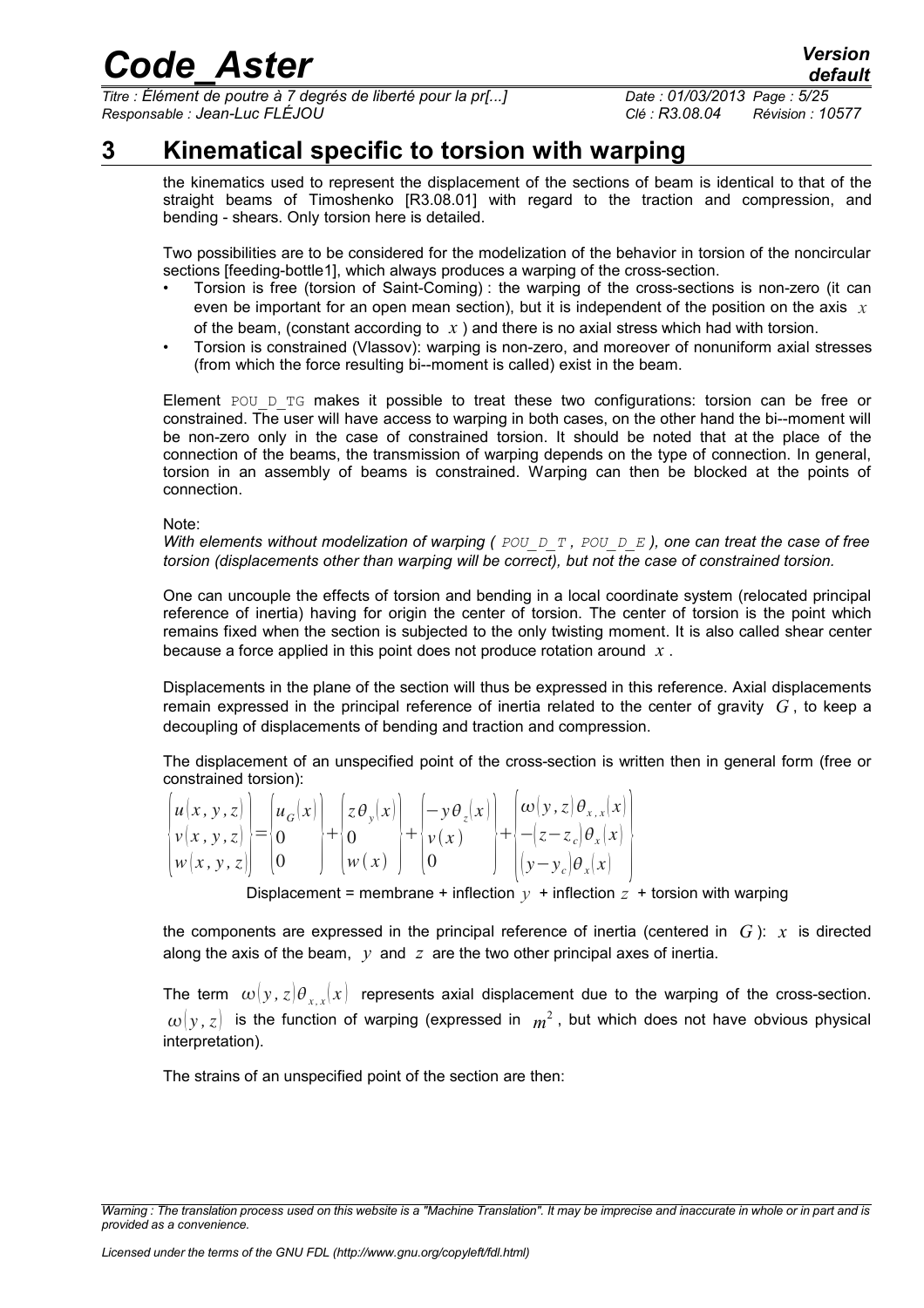*Titre : Élément de poutre à 7 degrés de liberté pour la pr[...] Date : 01/03/2013 Page : 6/25 Responsable : Jean-Luc FLÉJOU Clé : R3.08.04 Révision : 10577*

*default*

$$
\begin{aligned}\n\begin{bmatrix}\n\varepsilon_{xx}(x, y, z) \\
2\varepsilon_{xy}(x, y, z) \\
2\varepsilon_{xz}(x, y, z)\n\end{bmatrix} &= \begin{bmatrix}\nu_{\sigma_x}(x) \\
0 \\
0\n\end{bmatrix} + \begin{bmatrix}\nz \theta_{y,x}(x) \\
0 \\
y_{xy}(x)\n\end{bmatrix} + \begin{bmatrix}\n-y \theta_{z,x}(x) \\
w(y, z) \theta_{x,xx}(x) \\
\omega_{y} - (z - z_c)\theta_{x,x}(x)\n\end{bmatrix} \\
\mathbf{y}_{xy}(x) &= v_{,x} - \theta_z \\
\mathbf{y}_{xz}(x) &= w_{,x} + \theta_y\n\end{aligned}
$$

Déformation=membrane + flexion/ $y$  + flexion/ $z$  + torsion avec gauchissement

The term  $\omega(y, z)\theta_{x,xx}(x)$  is null in the case of free torsion: one has indeed  $\theta_{x,xx}(x)=0$ , since warping is independent of *x*. It is considerable in the case of constrained torsion.

The isotropic elastic constitutive law is written (by making the assumption of the plane stresses in the directions  $y$  and  $z$ ):

$$
\begin{Bmatrix}\n\sigma_{xx}(x, y, z) \\
\sigma_{xy}(x, y, z) \\
\sigma_{xz}(x, y, z)\n\end{Bmatrix} = \begin{Bmatrix}\nE. \varepsilon_{xx}(x, y, z) \\
G. 2 \varepsilon_{xy}(x, y, z) \\
G. 2 \varepsilon_{xz}(x, y, z)\n\end{Bmatrix}
$$

The forces generalized in the section are expressed according to the stresses for a homogeneous section by [feeding-bottl[e1\]](#page-24-2):

| $N(x) = \int_{S} \sigma_{xx}(x, y, z) ds$                                                                  | Normal force                        |
|------------------------------------------------------------------------------------------------------------|-------------------------------------|
| $V_{y}(x) = \int_{S} \sigma_{xy}(x, y, z) ds$                                                              | Shears following $y$                |
| $V_z(x) = \int_S \sigma_{xz}(x, y, z) ds$                                                                  | Shears according to z               |
| $M_{y}(x) = \int_{x}^{x} z \cdot \sigma_{xx}(x, y, z) ds$                                                  | Bending moment around $y$           |
| $M_z(x) = \int_C -y \cdot \sigma_{xx}(x, y, z) ds$                                                         | Bending moment around z             |
| $M_{x}(x) = \int_{-\infty}^{x} ((y - y_{c}), \sigma_{xz}(x, y, z) - (z - z_{c}), \sigma_{xy}(x, y, z)) ds$ | <b>Twisting moment</b>              |
| $M_{\omega}(x) = \int_{a} \omega \cdot \sigma_{xx}(x, y, z) ds$                                            | Bi--moment (associate with warping) |
|                                                                                                            |                                     |

*Warning : The translation process used on this website is a "Machine Translation". It may be imprecise and inaccurate in whole or in part and is provided as a convenience.*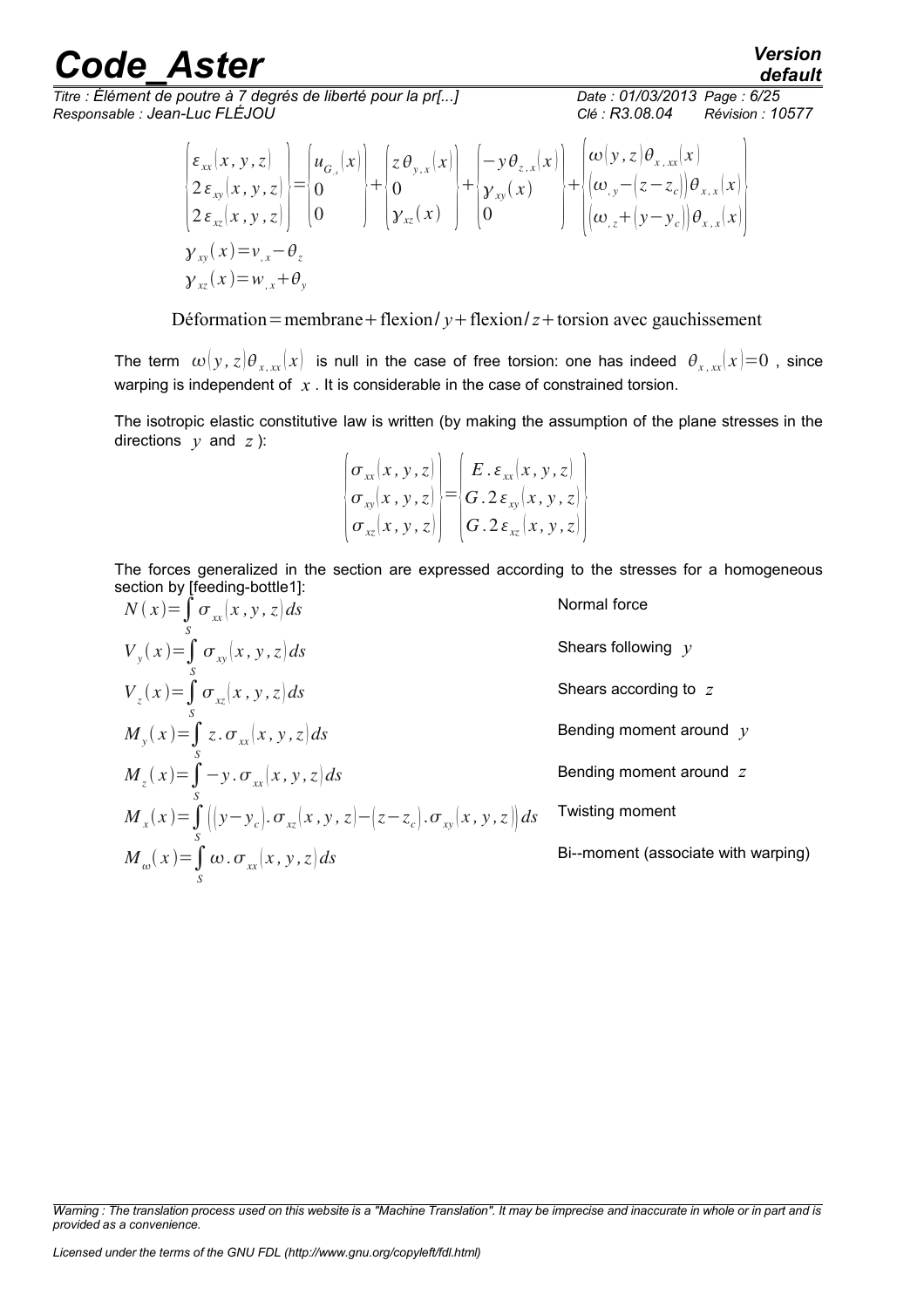| <b>Code Aster</b>                                                                                                                                                                                                                                         | <b>Version</b><br>default       |
|-----------------------------------------------------------------------------------------------------------------------------------------------------------------------------------------------------------------------------------------------------------|---------------------------------|
| Titre : Élément de poutre à 7 degrés de liberté pour la pr[]                                                                                                                                                                                              | Date: 01/03/2013 Page: 7/25     |
| Responsable : Jean-Luc FLÉJOU                                                                                                                                                                                                                             | Clé : R3.08.04 Révision : 10577 |
| $M_{\nu}(x)$ represents the generalized force associated with warping. It is expressed in $N m^2$ . One can<br>give of it an illustration as in [feeding-bottle1] for a beam to section in $\bar{I}$ (the bi--moment acts here<br>according to $z$ only): |                                 |



For an isotropic and homogeneous elastic behavior in the section, the generalized forces are thus expressed directly according to displacements by the following relations:

$$
N(x)=E.S.u_{,x}
$$
  
\n
$$
V_y(x)=Gk_yS(v_{,x}-\theta_z)
$$
  
\n
$$
V_z(x)=Gk_zS(w_{,x}+\theta_y)
$$
  
\n
$$
M_y(x)=E.I_y\theta_{y,x}
$$
  
\n
$$
M_z(x)=E.I_z\theta_{z,x}
$$
  
\n
$$
M_x(x)=G.J.\theta_{x,x}
$$
  
\n
$$
M_w(x)=E.I_w.\theta_{x,x}
$$

where  $k_{y}$ ,  $k_{z}$  are the shear coefficients. Warping does not intervene on the level of the shears, because those are expressed in the reference related to the shear center. Indeed, the function of warping  $\omega$  is such as:

$$
\int_{s} \omega(y, z) ds = 0
$$
  

$$
\int_{s} y \cdot \omega(y, z) ds = 0
$$
  

$$
\int_{s} z \cdot \omega(y, z) ds = 0
$$

And the warping constant is expressed according to  $\frac{}{\alpha}$  by:  $\int\limits_{S}$  $\omega^2(y, z)ds = I_{\omega}$ 

*Licensed under the terms of the GNU FDL (http://www.gnu.org/copyleft/fdl.html)*

*Warning : The translation process used on this website is a "Machine Translation". It may be imprecise and inaccurate in whole or in part and is provided as a convenience.*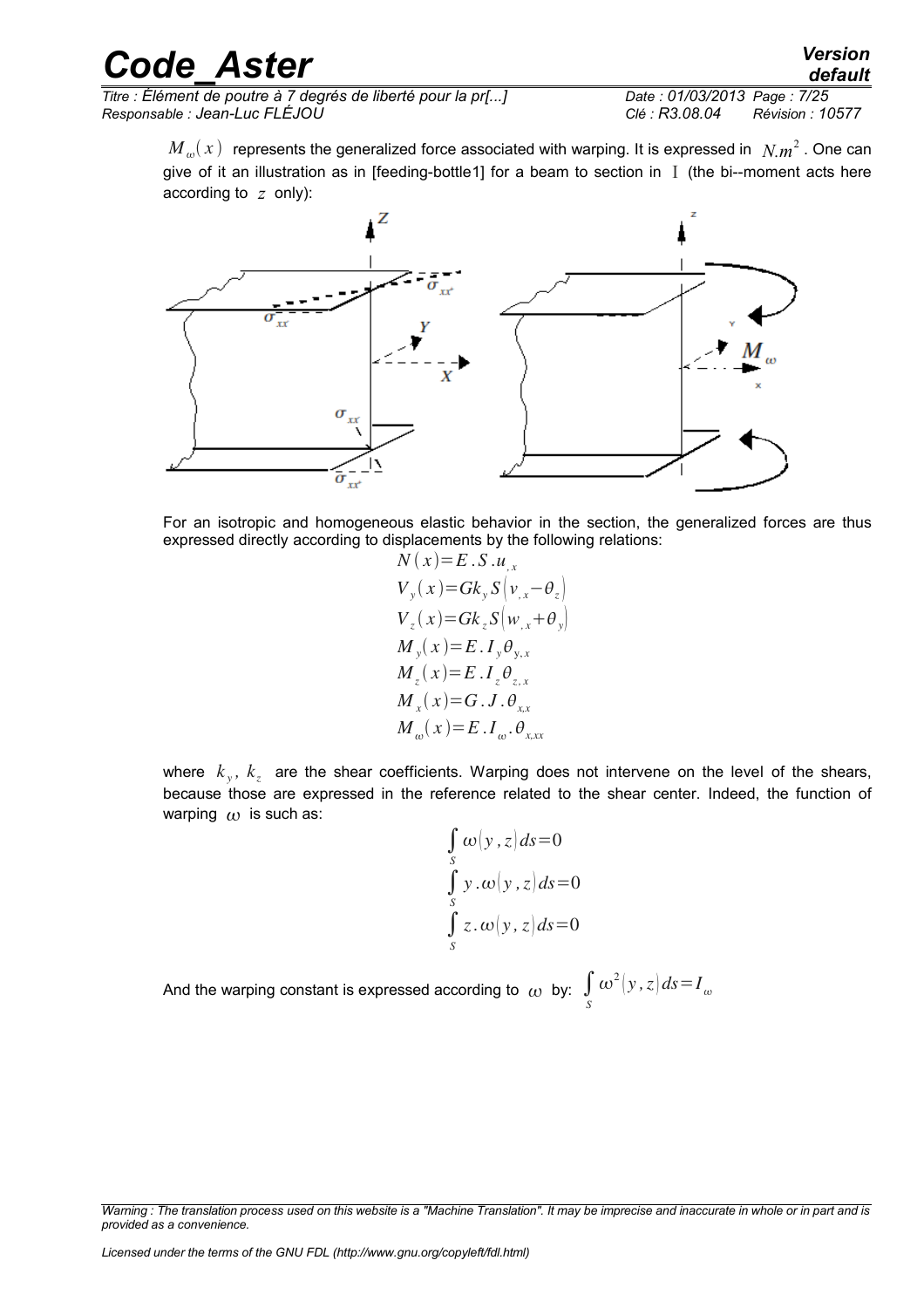*Titre : Élément de poutre à 7 degrés de liberté pour la pr[...] Date : 01/03/2013 Page : 8/25 Responsable : Jean-Luc FLÉJOU Clé : R3.08.04 Révision : 10577*

### <span id="page-7-1"></span>**4 Beam element right with warping: stiffness matrixes and of mass**

the elementary matrixes of stiffness and mass for element  $POU\_D\_TG$  are identical to those of the beam element right of Timoshenko (POU D\_T) with regard to the terms of traction and compression and bending - shears [R3.08.01]. The approach is identical, one recalls simply result.

This implies that, in the case of free torsion, one preserves the properties of exactitude of the solution at the nodes for the degrees of freedom of bending and traction and compression.

On the other hand, we will see that with regard to obstructed torsion, one carries out an approximation which does not make it possible to find this property in the general case.

The stiffness matrixes are always calculated with option "RIGI\_MECA", and the mass matrixes with option "MASS\_MECA". But option "MASS\_MECA\_DIAG" (diagonalized mass matrix) was not carried out for this element (this option is especially useful for the fast problem of dynamics, which is not the preferential field of application of this element).

The degrees of freedom of the element are those of the beams of Timoshenko, plus a degree of freedom per node making it possible to calculate the terms relating to warping:

#### In each of the two nodes of the element, the degrees of freedom are:

| u, v, w                              | translations on the axes $x, y, z$            | DX DY DZ    |
|--------------------------------------|-----------------------------------------------|-------------|
| $\theta_x$ , $\theta_y$ , $\theta_z$ | rotations around the axes $x, y, z$           | DRX DRY DRZ |
|                                      | rotary derivative of torsion according to $x$ | <b>GRX</b>  |

the local coordinates are expressed in the principal reference of inertia. Element POU  $D$  TG thus comprises 14 degrees of freedom. The element of reference is defined by:  $0 < x < L$ 



#### **4.1 Traction and compression the degree of freedom are** *u* **or** *DX*

<span id="page-7-0"></span>the stiffness matrix of the element is: 
$$
K = \frac{ES}{L} \begin{bmatrix} 1 & -1 \\ -1 & 1 \end{bmatrix}
$$
  
The mass matrix (coherent) is written:  $M = \frac{\rho SL}{6} \begin{bmatrix} 2 & 1 \\ 1 & 2 \end{bmatrix}$ 

*Warning : The translation process used on this website is a "Machine Translation". It may be imprecise and inaccurate in whole or in part and is provided as a convenience.*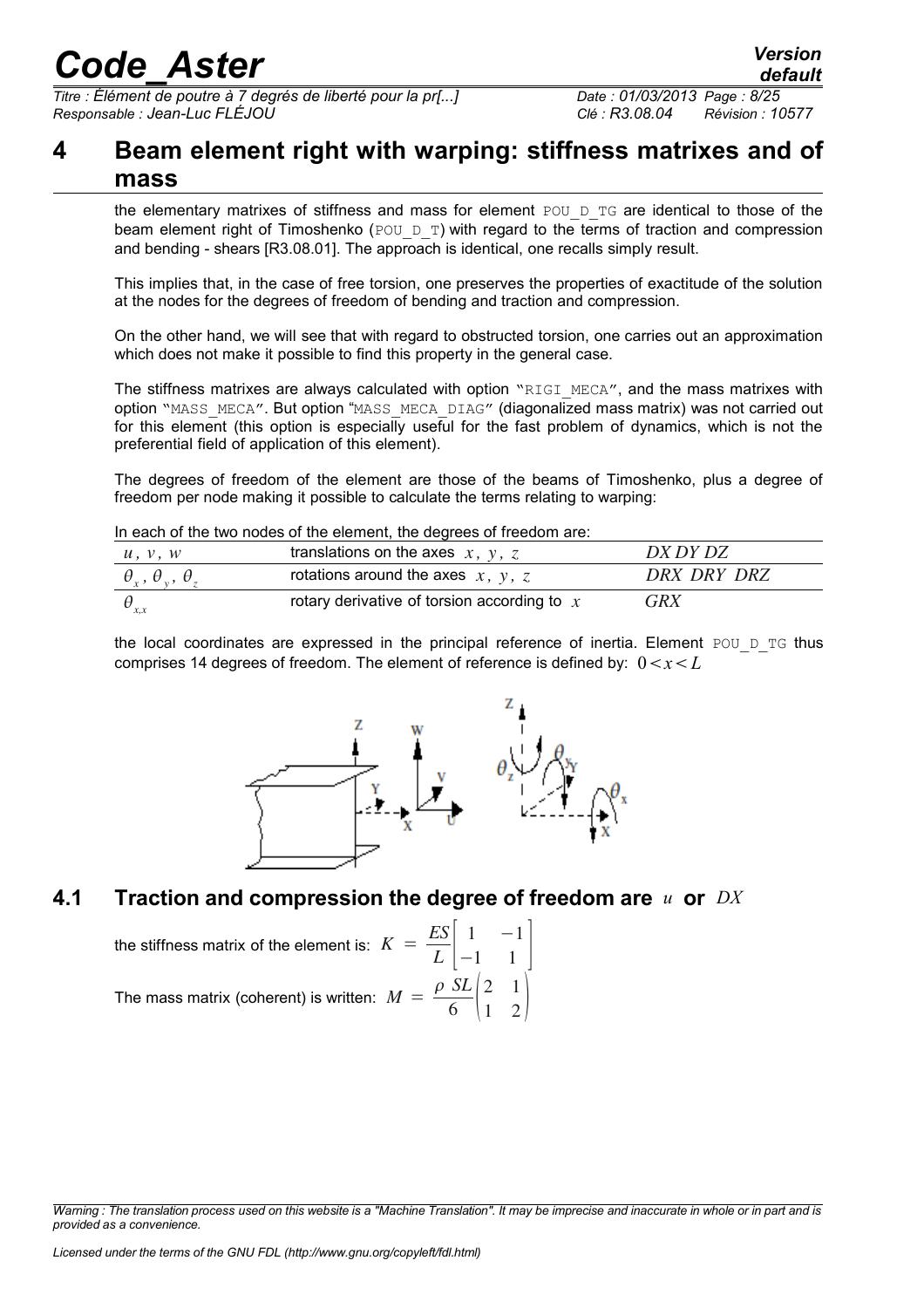*Titre : Élément de poutre à 7 degrés de liberté pour la pr[...] Date : 01/03/2013 Page : 9/25 Responsable : Jean-Luc FLÉJOU Clé : R3.08.04 Révision : 10577*

#### <span id="page-8-0"></span>**4.2 Bending in the Gxz plane, degrees of freedom: , or Dz, Dry Martini**

the stiffness matrix is written for the motion of bending in the principal plane of inertia  $(Gxz)$ :

$$
\mathbf{K} = \frac{12 \ E I_y}{L^3 (1 + \varphi_y)} \begin{bmatrix} 1 & -\frac{L}{2} & -1 & -\frac{L}{2} \\ \frac{(4 + \varphi_y) L^2}{12} & \frac{L}{2} & \frac{(2 - \varphi_y) L^2}{12} \\ 5 \text{ym} & 1 & \frac{L}{2} \\ \frac{(4 + \varphi_y) L^2}{12} & \frac{(4 + \varphi_y) L^2}{12} \end{bmatrix}
$$

The transverse shears are taken into account by the term:  $\ket{\varphi_{y}}$ =  $12 EI_y$  $k_z SGL^2$ 

For the mass matrix,  $w(x, t)$  and  $\theta_y(x, t)$  are discretized on the basis of function tests introduced for the computation of the stiffness matrix, that is to say:

$$
w(x, t) = \xi_1(x)w_1(t) + \xi_2(x)\theta_{y_1}(t) + \xi_3(x)w_2(t) + \xi_4(x)\theta_{y_2}(t)
$$
  

$$
\theta_y(x, t) = \xi_5(x)w_1(t) + \xi_6(x)\theta_{y_1}(t) + \xi_7(x)w_2(t) + \xi_8(x)\theta_{y_2}(t)
$$

The interpolation function used for the translations (  $\xi_1\,$  with  $\, \xi_4$  ) are polynomials of Hermit of degree 3, that which are used for rotations (  $\xi_5\;$  with  $\; \xi_8$  ) are of degree 2: for  $\;0\!<\!x\!<\!L$  , they are defined by [R3.08.01]:

$$
\xi_{1}(x) = \frac{1}{1+\varphi_{y}} \left[ 2\left(\frac{x}{L}\right)^{3} - 3\left(\frac{x}{L}\right)^{2} - \varphi_{y}\frac{x}{L} + \left(1+\varphi_{y}\right) \right] \qquad \xi_{5}(x) = \frac{6}{L\left(1+\varphi_{y}\right)} \frac{x}{L} \left[1-\frac{x}{L}\right]
$$
\n
$$
\xi_{2}(x) = \frac{L}{1+\varphi_{y}} \left[ -\left(\frac{x}{L}\right)^{3} + \frac{4+\varphi_{y}}{2}\left(\frac{x}{L}\right)^{2} - \frac{2+\varphi_{y}}{2}\left(\frac{x}{L}\right) \right] \qquad \xi_{6}(x) = \frac{1}{1+\varphi_{y}} \left[ 3\left(\frac{x}{L}\right)^{2} - \left(4+\varphi_{y}\right)\left(\frac{x}{L}\right) + \left(1+\varphi_{y}\right) \right]
$$
\n
$$
\xi_{3}(x) = \frac{1}{1+\varphi_{y}} \left[ -2\left(\frac{x}{L}\right)^{3} + 3\left(\frac{x}{L}\right)^{2} + \varphi_{y}\left(\frac{x}{L}\right) \right] \qquad \xi_{7}(x) = \frac{-6}{L\left(1+\varphi_{y}\right)} \frac{x}{L} \left[1-\frac{x}{L}\right]
$$
\n
$$
\xi_{4}(x) = \frac{L}{1+\varphi_{y}} \left[ -\left(\frac{x}{L}\right)^{3} + \frac{2-\varphi_{y}}{2}\left(\frac{x}{L}\right)^{2} + \frac{\varphi_{y}}{2}\left(\frac{x}{L}\right) \right] \qquad \xi_{8}(x) = \frac{1}{1+\varphi_{y}} \left[ 3\left(\frac{x}{L}\right)^{2} + \left(-2+\varphi_{y}\right)\left(\frac{x}{L}\right) \right]
$$
\n
$$
(1)
$$

<span id="page-8-1"></span>the form of the mass matrix is:

*Warning : The translation process used on this website is a "Machine Translation". It may be imprecise and inaccurate in whole or in part and is provided as a convenience.*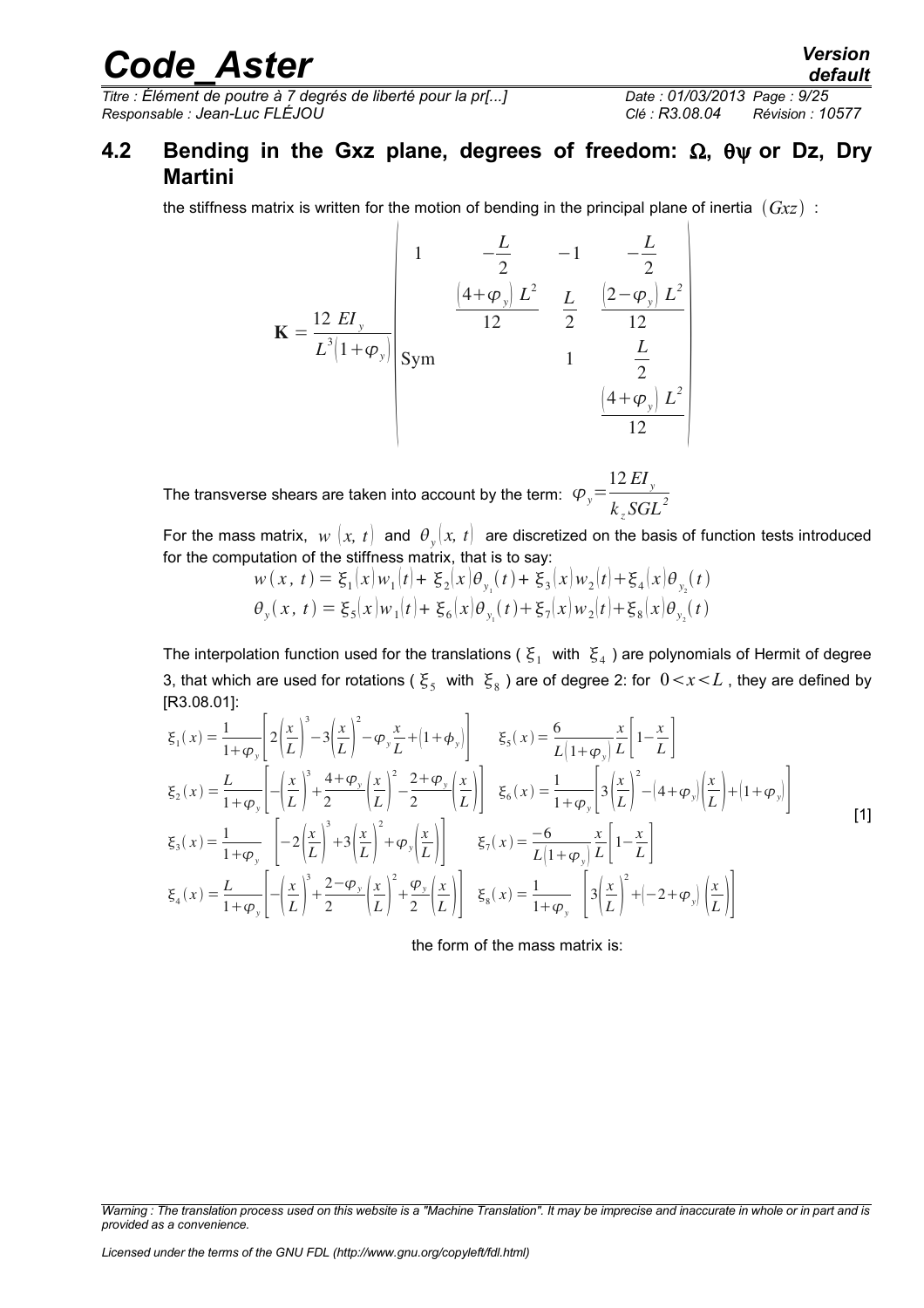*Titre : Élément de poutre à 7 degrés de liberté pour la pr[...] Date : 01/03/2013 Page : 10/25 Responsable : Jean-Luc FLÉJOU Clé : R3.08.04 Révision : 10577*



#### **4.3 Bending in the Gxy plane, degrees of freedom: , or Dy, Drz**

<span id="page-9-0"></span>Of the same, for the motion of bending around the axis  $(Gz)$ , in the principal plane of inertia  $(Gxy)$ , the stiffness matrix is written:

$$
\mathbf{K} = \frac{12 \ E I_z}{L^3 \left(1 + \varphi_z\right)} \begin{vmatrix} 1 & \frac{L}{2} & -1 & \frac{L}{2} \\ \frac{4 + \varphi_z}{2L^2} & -\frac{L}{2} & \frac{2 - \varphi_z}{2L^2} \\ 1 & 1 & -\frac{L}{2} \\ \text{sym} & \frac{4 + \varphi_z}{2L^2} \end{vmatrix}
$$

The transverse shears are taken into account by the term:

$$
\varphi_z = \frac{12EI_z}{k_ySGL^2}
$$

To compute: the mass matrix,  $\left| \nu \right\rangle (x,\ t)$  and  $\left| \theta_z(x,\ t) \right\rangle$  are discretized by:

$$
v(x, t) = \xi_1(x) v_1(t) - \xi_2(x) \theta_{z_1}(t) + \xi_3(x) v_2(t) - \xi_4(x) \theta_{z_2}(t)
$$
  

$$
\theta_z(x, t) = -\xi_5(x) v_1(t) + \xi_6(x) \theta_{z_1}(t) - \xi_7(x) v_2(t) + \xi_8(x) \theta_{z_2}(t)
$$

*Licensed under the terms of the GNU FDL (http://www.gnu.org/copyleft/fdl.html)*

*Warning : The translation process used on this website is a "Machine Translation". It may be imprecise and inaccurate in whole or in part and is provided as a convenience.*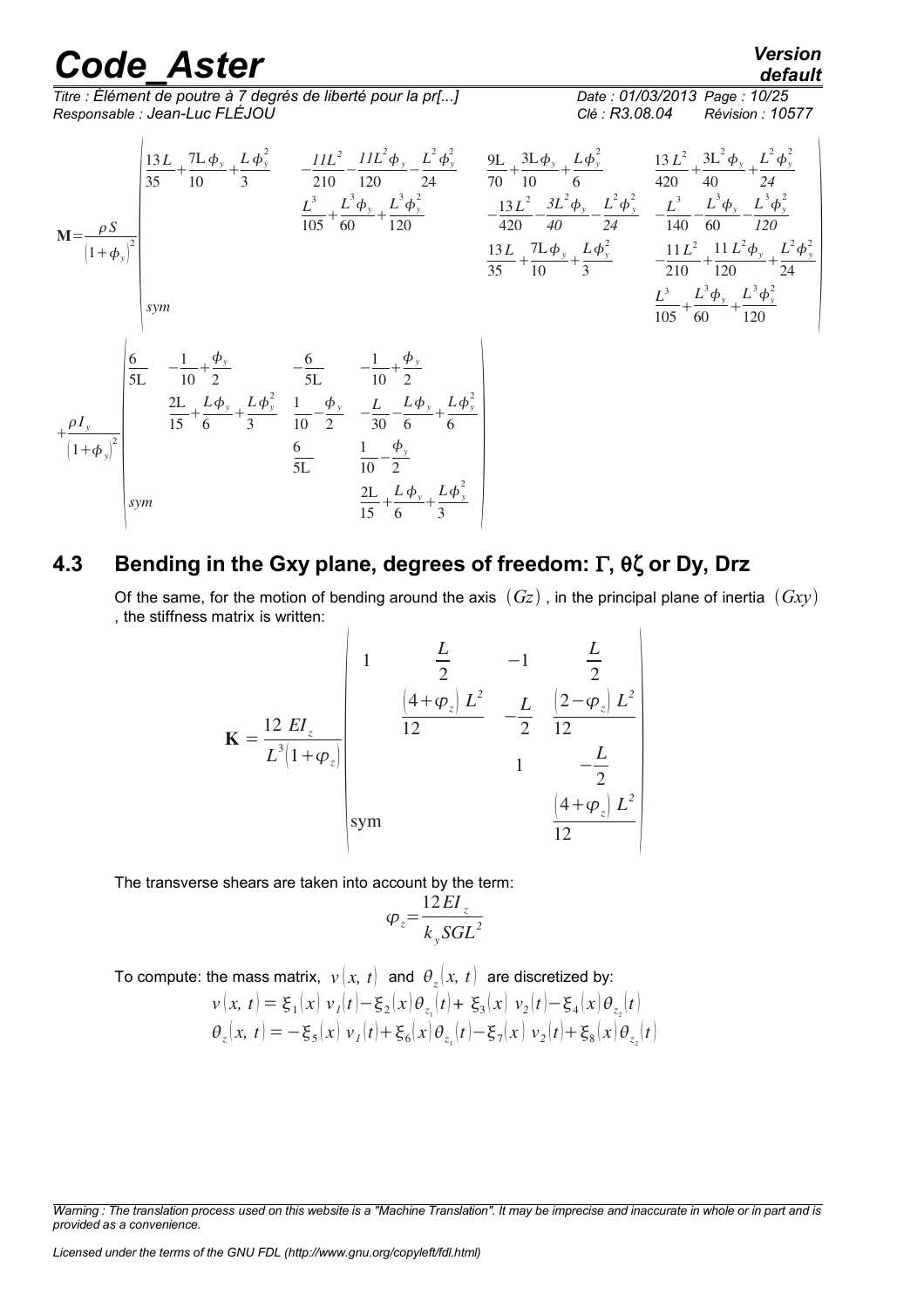*Titre : Élément de poutre à 7 degrés de liberté pour la pr[...] Date : 01/03/2013 Page : 11/25 Responsable : Jean-Luc FLÉJOU Clé : R3.08.04 Révision : 10577*

We obtain the following mass matrix then:

$$
M = \frac{\rho S}{\left(1+\varphi_z\right)^2}
$$
\n
$$
M = \frac{\rho S}{\left(1+\varphi_z\right)^2}
$$
\n
$$
M = \frac{\rho S}{\left(1+\varphi_z\right)^2}
$$
\n
$$
M = \frac{\rho S}{\left(1+\varphi_z\right)^2}
$$
\n
$$
M = \frac{\rho S}{\left(1+\varphi_z\right)^2}
$$
\n
$$
M = \frac{\rho S}{\left(1+\varphi_z\right)^2}
$$
\n
$$
M = \frac{\rho S}{\left(1+\varphi_z\right)^2}
$$
\n
$$
M = \frac{\rho S}{\left(1+\varphi_z\right)^2}
$$
\n
$$
M = \frac{\rho S}{\left(1+\varphi_z\right)^2}
$$
\n
$$
M = \frac{\rho S}{\left(1+\varphi_z\right)^2}
$$
\n
$$
M = \frac{\rho S}{\left(1+\varphi_z\right)^2}
$$
\n
$$
M = \frac{\rho S}{\left(1+\varphi_z\right)^2}
$$
\n
$$
M = \frac{\rho S}{\left(1+\varphi_z\right)^2}
$$
\n
$$
M = \frac{\rho S}{\left(1+\varphi_z\right)^2}
$$
\n
$$
M = \frac{\rho S}{\left(1+\varphi_z\right)^2}
$$
\n
$$
M = \frac{\rho S}{\left(1+\varphi_z\right)^2}
$$
\n
$$
M = \frac{\rho S}{\left(1+\varphi_z\right)^2}
$$
\n
$$
M = \frac{\rho S}{\left(1+\varphi_z\right)^2}
$$
\n
$$
M = \frac{\rho S}{\left(1+\varphi_z\right)^2}
$$
\n
$$
M = \frac{\rho S}{\left(1+\varphi_z\right)^2}
$$
\n
$$
M = \frac{\rho S}{\left(1+\varphi_z\right)^2}
$$
\n
$$
M = \frac{\rho S}{\left(1+\varphi_z\right)^2}
$$
\n
$$
M = \frac{\rho S}{\left(1+\varphi_z\right)^2}
$$
\n
$$
M = \frac{\rho S}{\left(1+\varphi_z\right)^2}
$$
\n
$$
M = \frac{\rho S}{\left(1+\varphi_z\right)^2}
$$
\n
$$
M = \frac{\rho S}{\
$$

#### **4.4 Torsion and warping, degrees of freedom: θξ, θξ, x or Drx, Grx**

<span id="page-10-0"></span>With regard to torsion, the formulation is obviously different from that of the beams without warping of the reference [R3.08.01]. The virtual wor of the internal forces is written for torsion [feeding-bottl[e1\]](#page-24-2):

$$
W_{\text{int}} = \int_{o}^{L} \theta_{x,x}^{*} \cdot G \cdot J \cdot \theta_{x,x} + \theta_{x,xx}^{*} \cdot E \cdot I_{\omega} \cdot \theta_{x,xx} dx
$$

The interpolation functions of the rotation of torsion must be of class *C2* , since they must make it possible to interpolate derivative second of rotation.

By means of the balance equations, one shows in [feeding-bottle[1\]](#page-24-2) that the analytical solution utilizes interpolation function hyperbolic in *x* . This then makes it possible to get exact results with the nodes. It is not the choice made for *Code* Aster : one chose, by preoccupation with a simplicity for numerical integration like avoiding the numerical problems of evaluating of the function hyperbolic, of the polynomials of degree 3 of type Hermit, of the same kind as those used for bending [é[q1\]](#page-8-1). One writes them here on the element of reference  $[-1,1]$  according to [feeding-bottl[e1\]](#page-24-2) (instead of  $0 < x < L$ previously):

$$
N_1(\xi) = \frac{1}{4} (1 - \xi)^2 (2 + \xi)
$$
  
\n
$$
\xi = \frac{2x}{L} - 1, \qquad N_2(\xi) = \frac{L}{8} (1 - \xi) (1 - \xi^2)
$$
  
\n
$$
-1 \le \xi \le 1, \qquad N_3(\xi) = \frac{1}{4} (1 + \xi)^2 (2 - \xi)
$$
  
\n
$$
N_4(\xi) = \frac{L}{8} (1 + \xi) (-1 + \xi^2)
$$

The interpolation for the rotation of torsion and its derivative is:

$$
\theta_x(\xi) = N_1(\xi)\theta_x^1 + N_2(\xi)\theta_{xx}^1 + N_3(\xi)\theta_x^2 + N_4(\xi)\theta_{xx}^2
$$
  

$$
\theta_{x,x}(\xi) = N_{1,x}(\xi)\theta_x^1 + N_{2,x}(\xi)\theta_{xx}^1 + N_{3,x}(\xi)\theta_x^2 + N_{4,x}(\xi)\theta_{xx}^2
$$

*Licensed under the terms of the GNU FDL (http://www.gnu.org/copyleft/fdl.html)*

*Warning : The translation process used on this website is a "Machine Translation". It may be imprecise and inaccurate in whole or in part and is provided as a convenience.*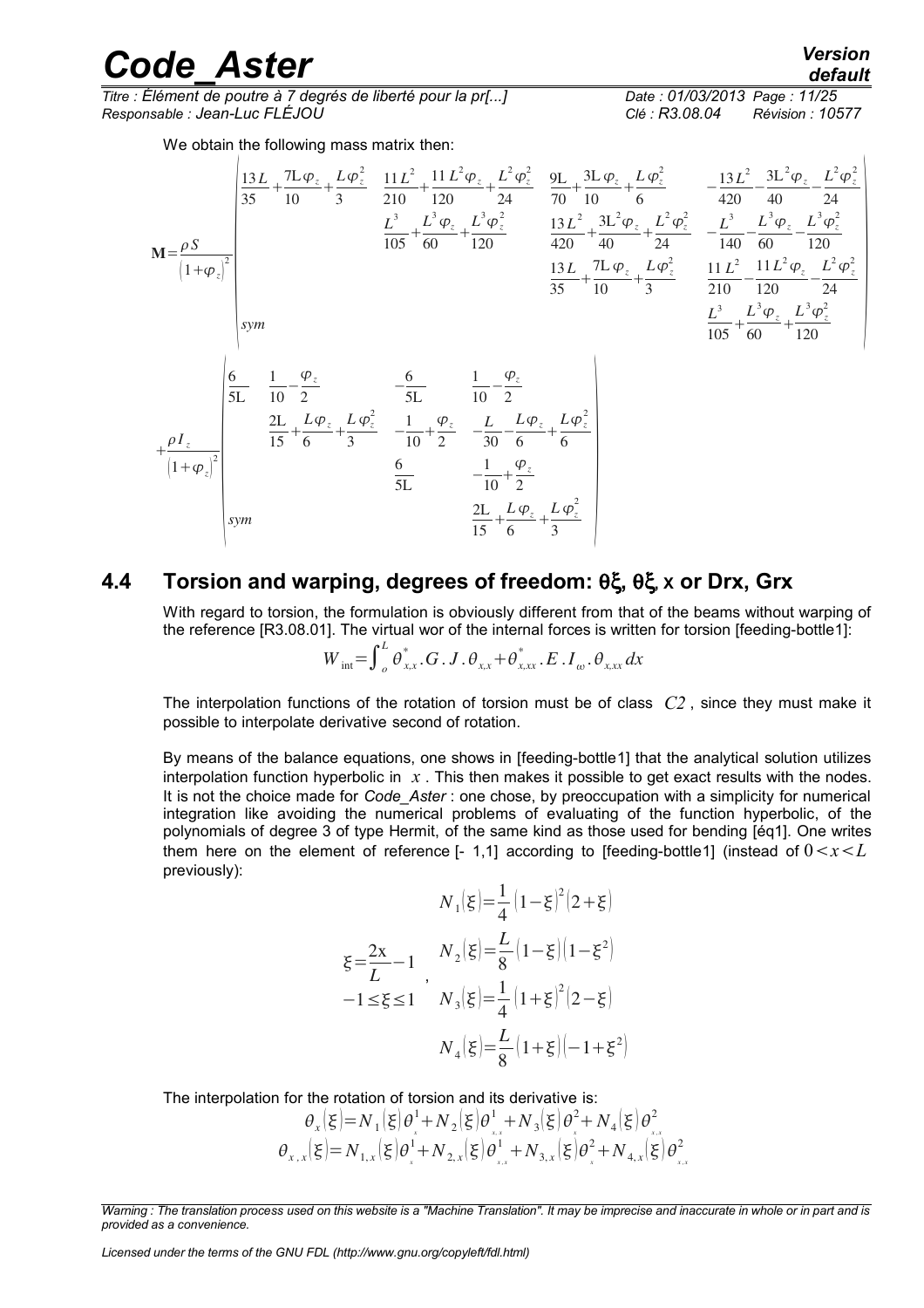*Titre : Élément de poutre à 7 degrés de liberté pour la pr[...] Date : 01/03/2013 Page : 12/25 Responsable : Jean-Luc FLÉJOU Clé : R3.08.04 Révision : 10577*

*default*

The reference [feeding-bottl[e1\]](#page-24-2) notes that this approximation corresponds to a borderline case of the

hyperbolic interpolation, obtained for *GJ*  $EI_{\omega}$  $\rightarrow$  0 . However, this parameter not being without

dimension, it is difficult to define a priori the values for which the approximation is acceptable. The numerical tests carried out show that one converges quickly towards the solution when the size of the elements decreases.

The stiffness matrix corresponding to this approximation is written then:

|                |             | 3L | $-36$        | 6L     |                |     |        | $-12$ | 6L                     |  |
|----------------|-------------|----|--------------|--------|----------------|-----|--------|-------|------------------------|--|
| $K = K_{\eta}$ |             |    | $4L^2$ $-3L$ | $-L^2$ | $\omega$       |     | $4L^2$ | $-6L$ | $\gamma$ $\Gamma$ $^2$ |  |
| $\omega$       |             |    |              |        | $\mathbf{r}$ . |     |        |       |                        |  |
|                | <i>s</i> ym |    |              |        |                | sym |        |       |                        |  |

The mass matrix can be obtained in several ways [feeding-bottl[e1\]](#page-24-2):

• the most complete method would consist in calculating the terms of inertia with the interpolation functions above, by taking account of the additional term:

• 
$$
W_{\text{iner}} = -\int_{o}^{L} \theta_{xx}^{*} \cdot \rho \cdot I_{\omega} \cdot \ddot{\theta}_{x,x} dx
$$

in *Code* Aster, the simplest method was selected: the mass matrix is identical to that of element POU  $D$  T. One preserves the already definite terms for the traction and compression and bending - shears and one uses a linear approximation for torsion. The coefficients of the mass matrix associated with warping are null with this approach.

#### **4.5 Eccentring of the axis of torsion compared to the neutral axis**

<span id="page-11-0"></span>At the center of torsion *C* , the effects of bending and torsion are uncoupled, one can thus use the results established in the preceding chapter.

The coordinates of the point  $C$  are with being provided to AFFE CARA ELEM : one gives the components of the vector *GC* ( *G* being the center of gravity of the cross-section) in the principal reference of inertia:  $\sqrt{ }$ 

$$
GC = \begin{pmatrix} 0 \\ e_y \\ e_z \end{pmatrix}
$$

One can numerically determine them starting from the plane mesh of the section using operator MACR CARA POUTRE [R3.08.03].

Once the determined *C* point, one finds as in [R3.08.01] the components of displacement at the center of gravity *G* by considering the relation of rigid body:

$$
u(G) = u(C) + \mathbf{G} \mathbf{C} \wedge \Omega \quad \text{with} \quad \Omega = \begin{pmatrix} \theta_x \\ 0 \\ 0 \end{pmatrix} \text{ vector rotation, } \begin{cases} u_G = u_C \\ v_G = v_C + e_z \theta_x \\ w_G = w_C - e_y \theta_x \end{cases}.
$$

*Warning : The translation process used on this website is a "Machine Translation". It may be imprecise and inaccurate in whole or in part and is provided as a convenience.*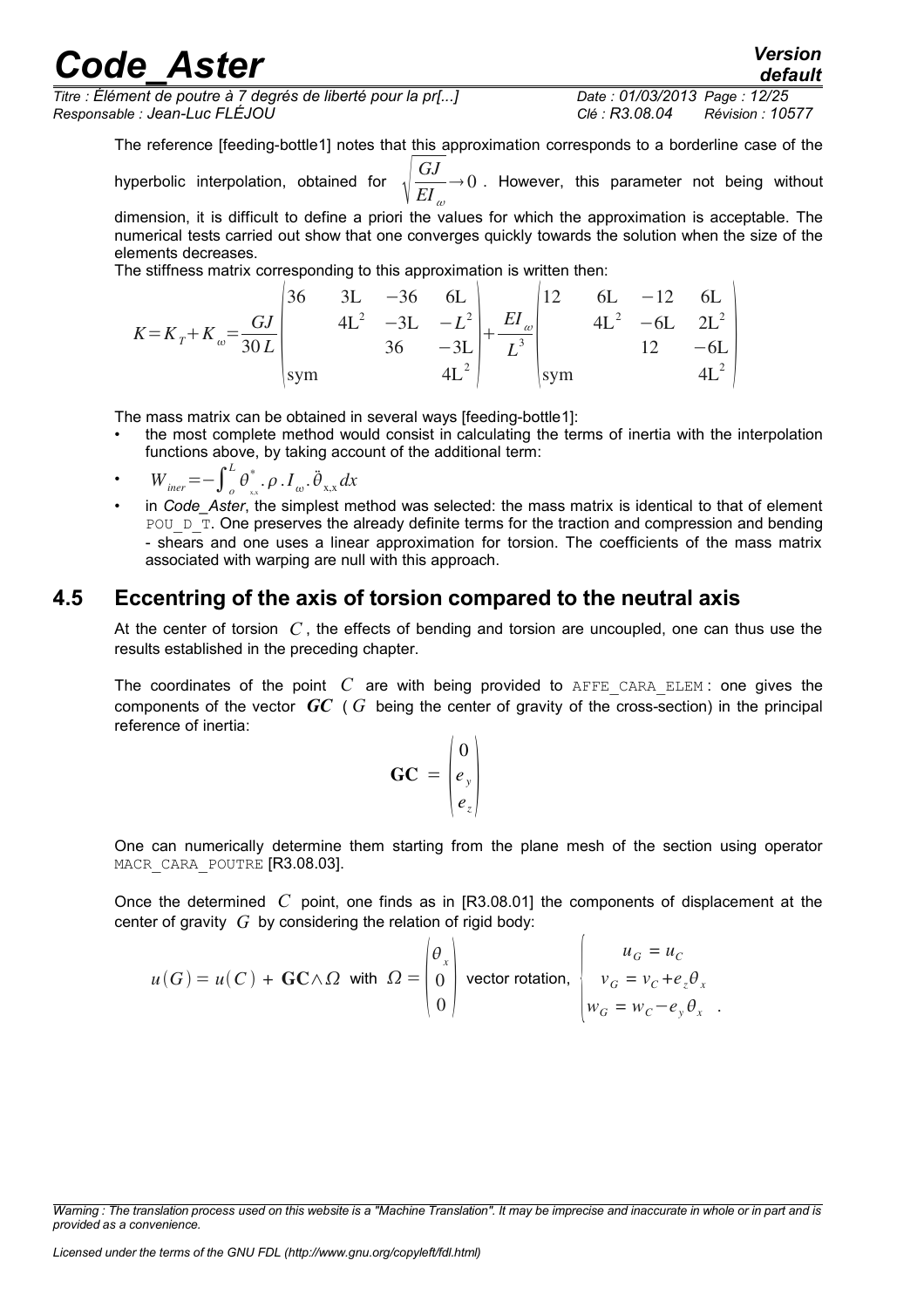*Titre : Élément de poutre à 7 degrés de liberté pour la pr[...] Date : 01/03/2013 Page : 13/25 Responsable : Jean-Luc FLÉJOU Clé : R3.08.04 Révision : 10577*

the change of variables is written in the same way that for POU  $D$  T, with 2 additional degrees of freedom:

|                                      |                                      |                                      |                                      |                                      |                                  |                                  | $\boldsymbol{0}$                   | $\boldsymbol{0}$                 | $\boldsymbol{0}$                     | $\boldsymbol{0}$                     | $\boldsymbol{0}$                 | $\boldsymbol{0}$                 | $\mathbf{1}$                         | $\theta_{\boldsymbol{y}_{_{\boldsymbol{2}}}}$<br>$\theta_{z_{\rm s}}$  |  |
|--------------------------------------|--------------------------------------|--------------------------------------|--------------------------------------|--------------------------------------|----------------------------------|----------------------------------|------------------------------------|----------------------------------|--------------------------------------|--------------------------------------|----------------------------------|----------------------------------|--------------------------------------|------------------------------------------------------------------------|--|
|                                      |                                      |                                      |                                      |                                      |                                  |                                  | $\overline{0}$<br>$\boldsymbol{0}$ | $\overline{0}$<br>$\overline{0}$ | $\boldsymbol{0}$<br>$\boldsymbol{0}$ | $\boldsymbol{0}$<br>$\boldsymbol{0}$ | $\mathbf{1}$<br>$\boldsymbol{0}$ | $\boldsymbol{0}$<br>$\mathbf{1}$ | $\boldsymbol{0}$<br>$\boldsymbol{0}$ | $\theta_{\scriptscriptstyle \boldsymbol x_{\scriptscriptstyle \!\!2}}$ |  |
|                                      |                                      |                                      | $\boldsymbol{0}$                     |                                      |                                  |                                  | $\boldsymbol{0}$                   | $\overline{0}$                   | $\boldsymbol{0}$                     | $\mathbf{1}$                         | $\boldsymbol{0}$                 | $\boldsymbol{0}$                 | $\boldsymbol{0}$                     | $u_{z_{i}}$                                                            |  |
|                                      |                                      |                                      |                                      |                                      |                                  |                                  | $\boldsymbol{0}$                   | $\boldsymbol{0}$                 | $\mathbf{1}$                         | $e_y$                                | $\boldsymbol{0}$                 | $\boldsymbol{0}$                 | $\boldsymbol{0}$                     | $u_{y_i}$                                                              |  |
|                                      |                                      |                                      |                                      |                                      |                                  |                                  | $\boldsymbol{0}$                   | $\mathbf{1}$                     | $\boldsymbol{0}$                     | $-e_{z}$                             | $\boldsymbol{0}$                 | $\boldsymbol{0}$                 | $\boldsymbol{0}$                     | $u_{x_{i}^{}}$                                                         |  |
| $=$                                  |                                      |                                      |                                      |                                      |                                  |                                  | 1                                  | $\overline{0}$                   | $\boldsymbol{0}$                     | $\boldsymbol{0}$                     | $\boldsymbol{0}$                 | $\overline{0}$                   | $\theta$                             | $(\theta_{x,x}]$                                                       |  |
| $\boldsymbol{0}$<br>$\boldsymbol{0}$ | $\boldsymbol{0}$<br>$\boldsymbol{0}$ | $\boldsymbol{0}$<br>$\boldsymbol{0}$ | $\boldsymbol{0}$<br>$\boldsymbol{0}$ | $\boldsymbol{0}$<br>$\boldsymbol{0}$ | $\mathbf{1}$<br>$\boldsymbol{0}$ | $\boldsymbol{0}$<br>$\mathbf{1}$ |                                    |                                  |                                      |                                      |                                  |                                  |                                      |                                                                        |  |
| $\boldsymbol{0}$                     | $\boldsymbol{0}$                     | $\boldsymbol{0}$                     | $\boldsymbol{0}$                     | $\mathbf{1}$                         | $\boldsymbol{0}$                 | $\boldsymbol{0}$                 |                                    |                                  |                                      |                                      |                                  |                                  |                                      | $\theta_{z_{\rm i}}$                                                   |  |
| $\boldsymbol{0}$                     | $\boldsymbol{0}$                     | $\boldsymbol{0}$                     | $\mathbf{1}$                         | $\boldsymbol{0}$                     | $\boldsymbol{0}$                 | $\boldsymbol{0}$                 |                                    |                                  |                                      |                                      |                                  |                                  |                                      | $\boldsymbol{\theta}_{\boldsymbol{y}_{_{\boldsymbol{1}}}}$             |  |
| $\boldsymbol{0}$                     | $\boldsymbol{0}$                     | $\mathbf{1}$                         | $e_y$                                | $\boldsymbol{0}$                     | $\boldsymbol{0}$                 | $\boldsymbol{0}$                 |                                    |                                  |                                      | $\boldsymbol{0}$                     |                                  |                                  |                                      | $\theta_{\scriptscriptstyle x}$                                        |  |
| $\boldsymbol{0}$                     | $\mathbf{1}$                         | $\boldsymbol{0}$                     | $-e_{z}$                             | $\boldsymbol{0}$                     | $\boldsymbol{0}$                 | $\theta$                         |                                    |                                  |                                      |                                      |                                  |                                  |                                      | $u_{z_i}$                                                              |  |
| $\mathbf{1}$                         | $\boldsymbol{0}$                     | $\overline{0}$                       | $\overline{0}$                       | $\overline{0}$                       | $\boldsymbol{0}$                 | $\boldsymbol{0}$                 |                                    |                                  |                                      |                                      |                                  |                                  |                                      | $u_y$                                                                  |  |

From the elementary matrixes of mass and stiffness calculated previously in the reference  $(C, x, y, z)$  where motions of bending and torsion are decoupled, one obtains these matrixes in the reference related to the neutral axis  $(G, x, y, z)$  by the following transformations:

> $\mathbf{K} = \mathbf{P}^T \mathbf{K}_{c} \mathbf{P}$  $\mathbf{M} = \mathbf{P}^T \mathbf{M}_c \mathbf{P}$ .

*Warning : The translation process used on this website is a "Machine Translation". It may be imprecise and inaccurate in whole or in part and is provided as a convenience.*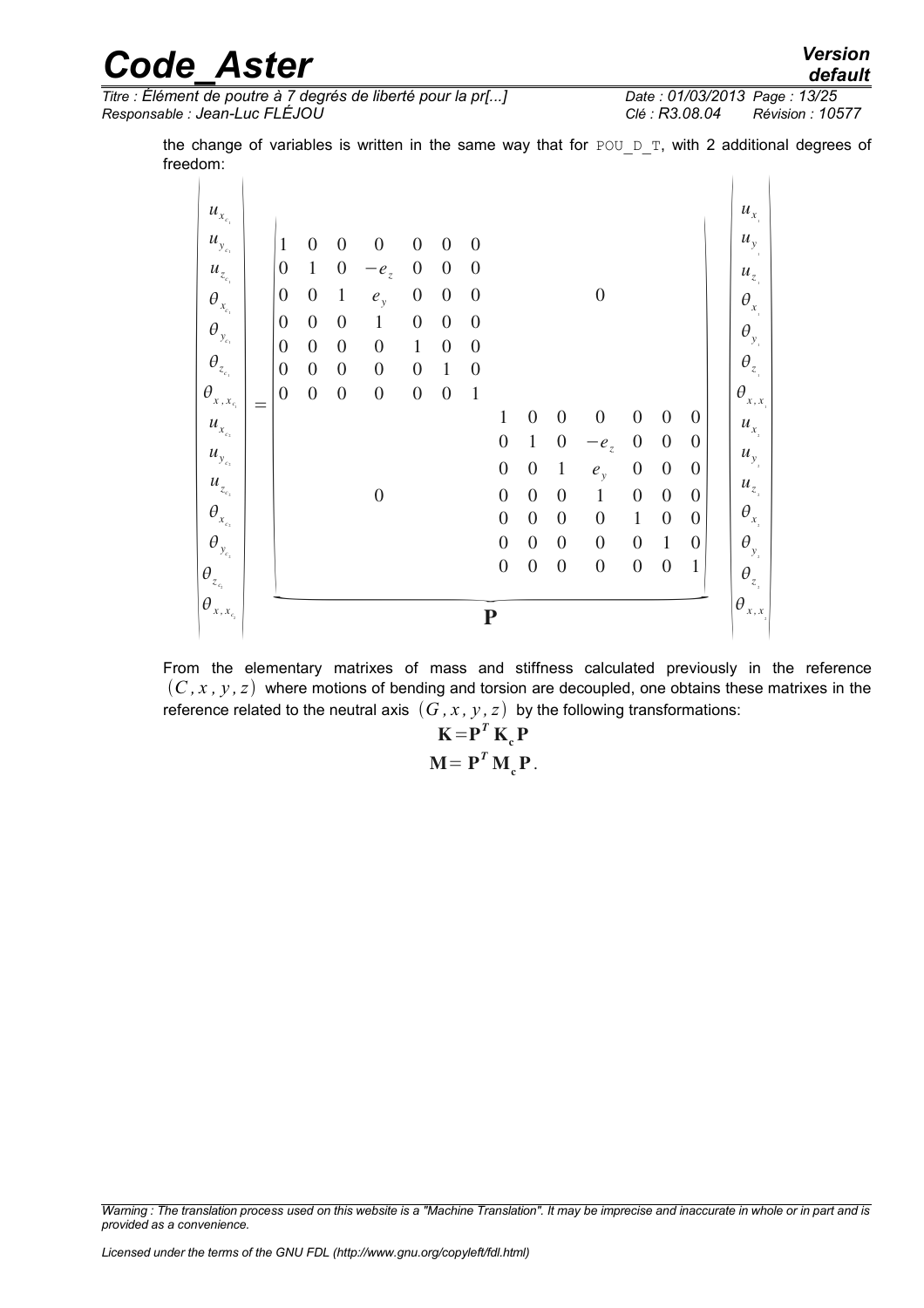*Titre : Élément de poutre à 7 degrés de liberté pour la pr[...] Date : 01/03/2013 Page : 14/25 Responsable : Jean-Luc FLÉJOU Clé : R3.08.04 Révision : 10577*

### **5 Geometrical stiffness - prestressed Structure**

<span id="page-13-0"></span>This matrix is calculated by the option RIGI GEOM. It is used for dealing with problems of buckling or prestressed structure vibrations. In the case of a prestressed structure, therefore subjected to initial forces (known and independent of time), one cannot neglect in the balance equation the terms introduced by the change of geometry of the unconstrained state in a prestressed state. This change of geometry modifies the balance equation only by the addition of a function term of displacements and prestressing with which the matrix associated is called geometrical stiffness matrix and who expresses himself by:

$$
W_G = \int_{V_o} \frac{\partial u_k^{\text{3D}}}{\partial x_i} \sigma_{ij}^o \frac{\partial v_k^{\text{3D}}}{\partial x_j} dV
$$

where  $\sigma_{ij}^o$  the tensor of prestressing indicates. This term appears naturally if one introduces the tensor of the strains of GREEN-LAGRANGE into the virtual wor of the strain:

$$
E_{xx} = \varepsilon_{xx} + \eta_{xx} = \frac{\partial u_x^{3D}}{\partial x} + \frac{1}{2} \left| \left( \frac{\partial u_x^{3D}}{\partial x} \right)^2 + \left( \frac{\partial u_y^{3D}}{\partial x} \right)^2 + \left( \frac{\partial u_z^{3D}}{\partial x} \right)^2 \right|
$$
  
\n
$$
2 E_{xy} = 2 \varepsilon_{xy} + 2 \eta_{xy} = \frac{\partial u_x^{3D}}{\partial y} + \frac{\partial u_y^{3D}}{\partial x} + \left[ \frac{\partial u_x^{3D}}{\partial x} \frac{\partial u_x^{3D}}{\partial y} + \frac{\partial u_y^{3D}}{\partial x} \frac{\partial u_y^{3D}}{\partial y} + \frac{\partial u_z^{3D}}{\partial x} \frac{\partial u_z^{3D}}{\partial y} \right]
$$
  
\n
$$
2 E_{xz} = 2 \varepsilon_{xz} + 2 \eta_{xz} = \frac{\partial u_x^{3D}}{\partial z} + \frac{\partial u_z^{3D}}{\partial x} + \left[ \frac{\partial u_x^{3D}}{\partial x} \frac{\partial u_x^{3D}}{\partial z} + \frac{\partial u_y^{3D}}{\partial x} \frac{\partial u_y^{3D}}{\partial z} + \frac{\partial u_z^{3D}}{\partial x} \frac{\partial u_z^{3D}}{\partial z} \right]
$$

In the statement of these strains, the quadratic terms

$$
\left(\frac{\partial u_x^{\text{3D}}}{\partial x}\right)^2, \frac{\partial u_x^{\text{3D}}}{\partial x} \frac{\partial u_x^{\text{3D}}}{\partial y} \text{ et } \frac{\partial u_x^{\text{3D}}}{\partial x} \frac{\partial u_x^{\text{3D}}}{\partial z} \text{ are}
$$

neglected here, according to the assumption usually carried out by most authors [feeding-bottl[e3\]](#page-24-3). For a model of beam, the stress tensor initial is reduced in the local axes of the beam to the components  $\sigma_{xx}$ ,  $\sigma_{xy}$  and  $\sigma_{xz}$ . One uses the kinematics introduced with [§2]:

$$
\begin{cases}\nu_x^{\text{3D}}(x, y, z) = u_G(x) + z \theta_y(x) - y \theta_z(x) + \omega(y, z) \theta_{x, x}(x) \\
u_y^{\text{3D}}(x, y, z) = v_C(x) - (z - z_c) \theta_x(x) \\
u_z^{\text{3D}}(x, y, z) = w_C(x) + (y - y_c) \theta_x(x)\n\end{cases}
$$

and the statement of the forces generalized according to the stresses:

$$
N^0 = \int_S \sigma_{xx}^0 ds \qquad V_y^0 = \int_S \sigma_{xy}^0 ds \qquad V_y^0 = \int_S \sigma_{xz}^0 ds \qquad M_y^0 = \int_S z \sigma_{xx}^0 ds \qquad M_z^0 = \int_S -y \sigma_{xx}^0 ds
$$

It is supposed, moreover, that  $N^0$   $V^0_{\frac{1}{y}}$ ,  $V^0_{\frac{1}{z}}$  are constant in the discretized element (what is inaccurate for example for a vertical beam subjected to its inertia loading). The moments are supposed to vary linearly:

$$
M_{y}^{0} = (M_{y2}^{0} - M_{y1}^{0})\frac{x}{L} + M_{y1}^{0} \frac{\partial M_{y}^{0}}{\partial x} - V_{z}^{0} = 0
$$
  

$$
M_{z}^{0} = (M_{z2}^{0} - M_{z1}^{0})\frac{x}{L} + M_{z1}^{0} \frac{\partial M_{z}^{0}}{\partial x} + V_{y}^{0} = 0
$$

*Licensed under the terms of the GNU FDL (http://www.gnu.org/copyleft/fdl.html)*

*default*

*Warning : The translation process used on this website is a "Machine Translation". It may be imprecise and inaccurate in whole or in part and is provided as a convenience.*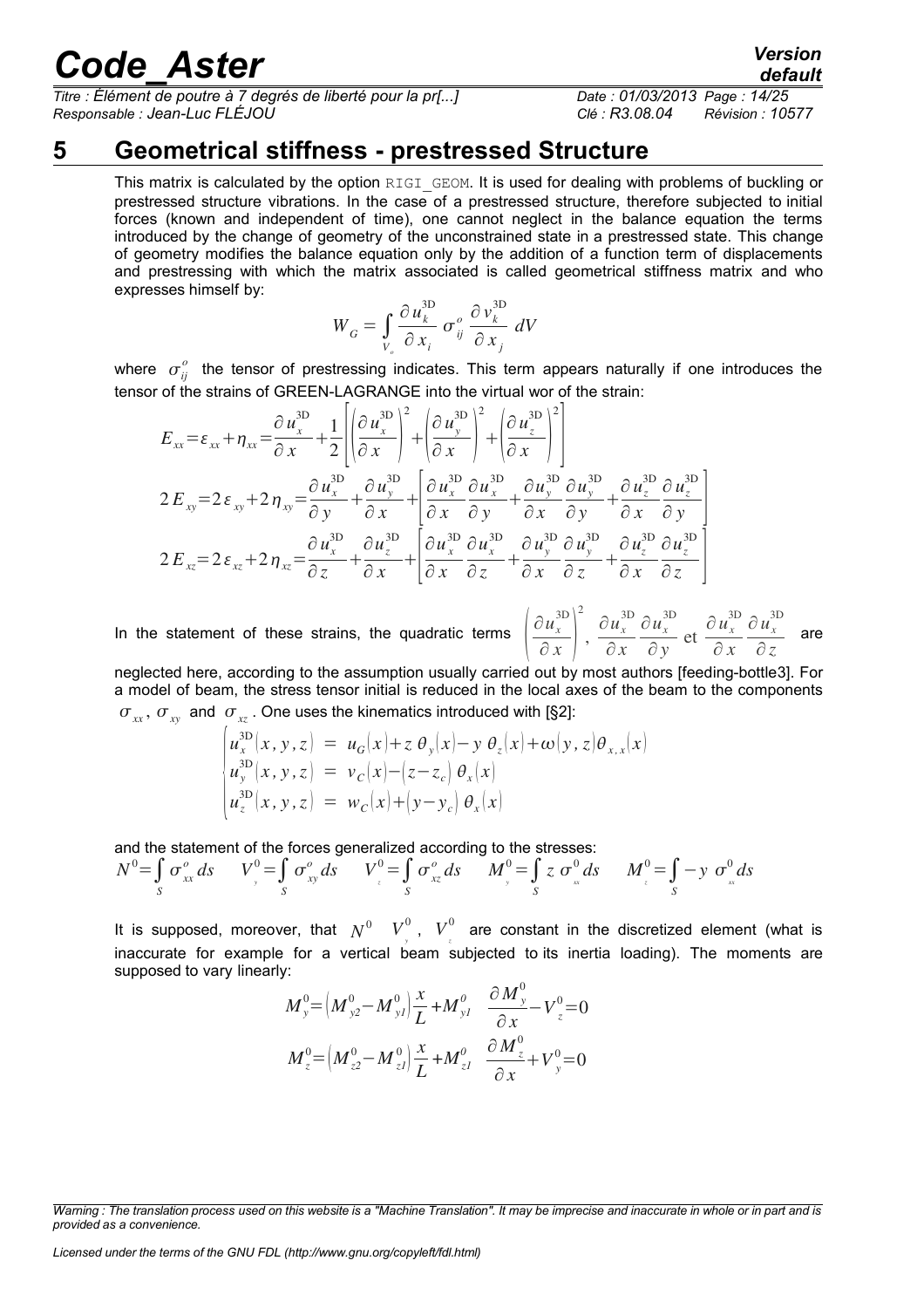way:

*Titre : Élément de poutre à 7 degrés de liberté pour la pr[...] Date : 01/03/2013 Page : 15/25 Responsable : Jean-Luc FLÉJOU Clé : R3.08.04 Révision : 10577*

These assumptions make it possible to express  $\;W_{\overline{G}}\;$  for a straight beam with warping in the following

$$
W_{G} = \int_{0}^{L} N^{0} (v_{,x} \delta v_{,x} + w_{,x} \delta w_{,x}) + N^{0} \left( \frac{I_{y} + I_{z}}{A} + y_{c}^{2} + z_{c}^{2} \right) \theta_{x,x} \delta \theta_{x,x} + z_{c} N^{0} (v_{,x} \delta \theta_{x,x} + \theta_{x,x} \delta v_{,x}) - y_{c} N^{0} (w_{,x} \delta \theta_{x,x} + \theta_{x,x} \delta w_{,x}) - M^{0} (w_{,x} \delta \theta_{,x} + \theta_{,x} \delta w_{,x}) - M^{0} (v_{,x} \delta \theta_{,x} + \theta_{,x} \delta v_{,x}) - \left( y_{c} V^{0}_{y} - z_{c} V^{0}_{z} \right) \left( \theta_{x,x} \delta \theta_{x} + \theta_{x} \delta \theta_{x,x} \right) + V^{0} (w_{,x} \delta \theta_{x} + \theta_{x} \delta w_{,x}) - V^{0} (v_{,x} \delta \theta_{x} + \theta_{x} \delta v_{,x}) + \left( \left( 2y_{c} - \frac{I_{y}r^{2}}{I_{z}} \right) M^{0}_{y} + \left( -2z_{c} + \frac{I_{z}r^{2}}{I_{y}} \right) M^{0}_{z} \right) \theta_{x,x} \delta \theta_{x,x} + \left( -\frac{I_{y}r^{2}}{I_{z}} \frac{dM^{0}_{y}}{dx} + \frac{I_{z}r^{2}}{I_{y}} \frac{dM^{0}_{y}}{dx} \right) \left( \theta_{x,x} \delta \theta_{x} + \theta_{x} \delta \theta_{x,x} \right)
$$

with the terms:

$$
I_{yr2} = \int_{S} y (y^2 + z^2) ds
$$
  
\n
$$
I_{zr2} = \int_{S} z (y^2 + z^2) ds
$$

who represent it not - symmetry of the section. If the section has two axes of symmetry (thus *C* is confused with *G* ), these terms are null.

Attention, these terms (which name  $IYR2$  and  $IZR2$  in the command AFFE CARA ELEM ) are not currently calculated by MACR\_CARA\_POUTRE. The user must thus inform them from tubulate values for each type of section (corner, right-angled,…).

Moreover, to be able to deal with the problems of discharge of thin beams, requested primarily by bending moments and normal force, it is necessary to add the assumption of rotations moderated in torsion [feeding-bottl[e2\]](#page-24-4), [feeding-bottl[e3\]](#page-24-3).

This results in the following modification of the field of displacements (only for the computation of the geometrical stiffness):

$$
u_x^{\text{3D}}(x, y, z) = u_G(x) + z \left(\theta_y(x) + \theta_x(x)\theta_z(x)\right) - y \left(\theta_z(x) - \theta_x(x)\theta_y(x)\right) + \omega(y, z)\theta_{x, x}(x)
$$

The origin of this statement cannot be here detailed. It is the object of the thesis of TOWN OF GOYET [feeding-bottl[e2\]](#page-24-4) on the buckling of the beams with open mean sections. The assumption of rotations of torsion moderate (and not infinitesimal) makes it possible to correctly model the discharge of a thin beam of section in torsion (coupling torsion - bending).

The assumption of moderate rotations results in adding in  $\ \boldsymbol{W}^0_{_{G}}\ \ \text{the term}\ \boldsymbol{W}^1_{G}\ \ \text{:}$ 

$$
W_G^1 = \frac{1}{2} \int_{0}^{L} -M_z^{\circ} \delta \left(\theta_x \, \theta_{y,x} + \theta_y \, \theta_{x,x}\right) + M_y^{\circ} \delta \left(\theta_x \, \theta_{z,x} + \theta_z \, \theta_{x,x}\right) + V_y^{\circ} \delta \left(\theta_x \theta_y\right) + V_z^{\circ} \delta \left(\theta_x \theta_z\right)
$$

Finally, one obtains the geometrical stiffness matrix while discretizing  $\;W_{_{G}}\!=\!W_{_{G}}^0\!+\!W_{_{G}}^1\;$  using the same interpolation functions as the stiffness matrix of [§4.4]. For having calculated these matrixes, it is necessary to carry out a change of reference as with [§4.5]. One then obtains a geometrical stiffness matrix of the form:

$$
\mathbf{K}_{\mathbf{G}} = \begin{pmatrix} \mathbf{A}_1 & \mathbf{A}_2 \\ \mathbf{A}_2 & \mathbf{A}_3 \end{pmatrix}
$$

*Warning : The translation process used on this website is a "Machine Translation". It may be imprecise and inaccurate in whole or in part and is provided as a convenience.*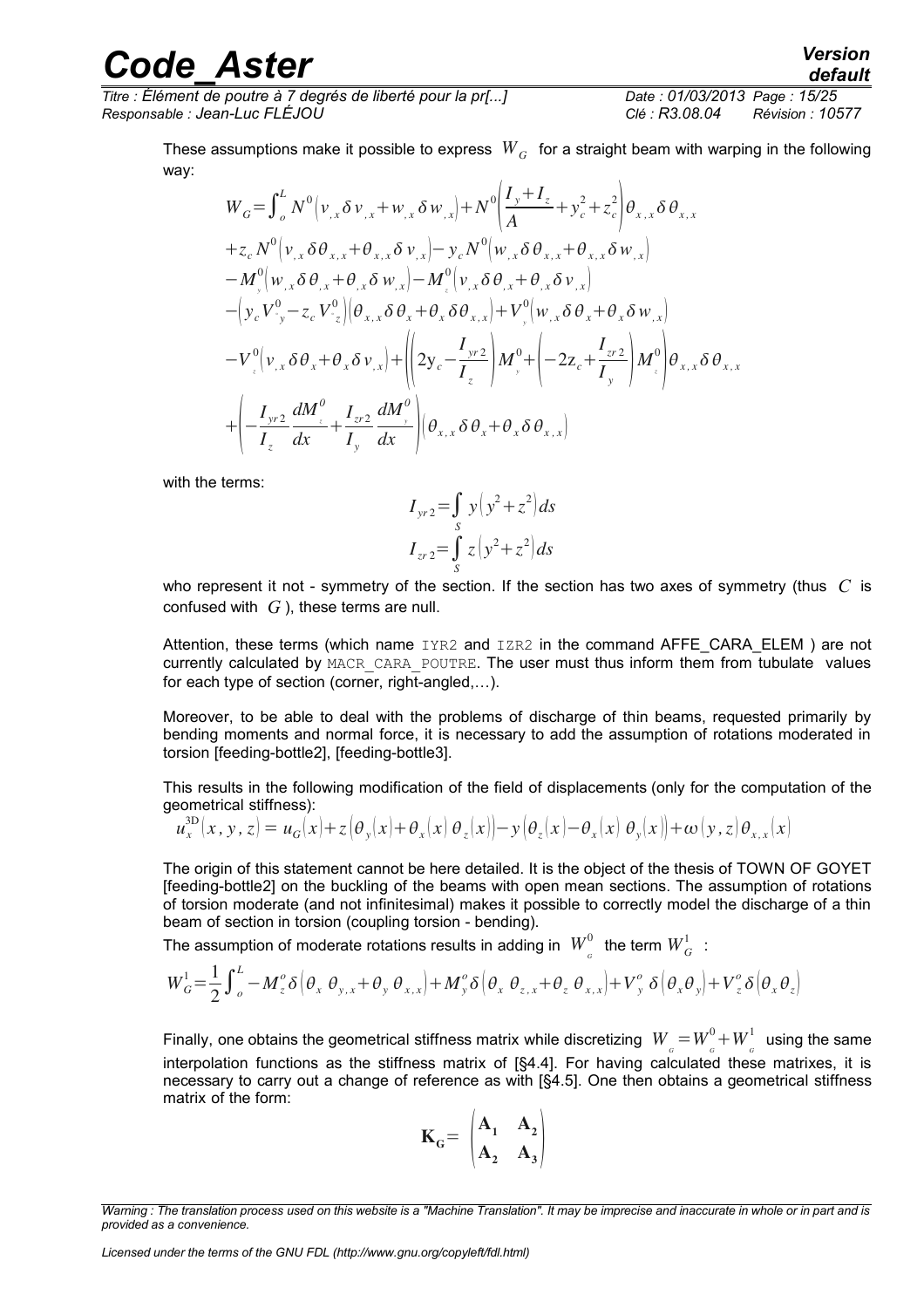*Titre : Élément de poutre à 7 degrés de liberté pour la pr[...] Date : 01/03/2013 Page : 16/25 Responsable : Jean-Luc FLÉJOU Clé : R3.08.04 Révision : 10577*

The blocks of the matrix are clarified hereafter. One uses to simplify the statements:

$$
N_{ey}^{0} = 1.2 \frac{N^{o} e_{y}}{L} \qquad N_{ez}^{0} = 1.2 \frac{N^{o} e_{z}}{L}
$$
  
\n
$$
\bar{M}_{y}^{0} = \frac{M_{y1}^{0} + M_{y2}^{0}}{L} \qquad \bar{M}_{z}^{0} = \frac{M_{z1}^{0} + M_{z2}^{0}}{L}
$$
  
\n
$$
\Delta M_{y}^{0} = \frac{M_{y1}^{0} - M_{y2}^{0}}{2} \qquad \Delta M_{z}^{0} = \frac{M_{z1}^{0} - M_{z2}^{0}}{2}
$$
  
\n
$$
\tilde{k} = N^{o} \left( \frac{I_{y} + I_{z}}{S} + e_{y}^{2} + e_{z}^{2} \right)
$$
  
\n
$$
\tilde{I}_{y} = -\frac{I_{yr2}}{I_{z}} + 2 e_{y}
$$
  
\n
$$
\tilde{I}_{z} = \frac{I_{zr2}}{I_{y}} - 2 e_{z}
$$

*Warning : The translation process used on this website is a "Machine Translation". It may be imprecise and inaccurate in whole or in part and is provided as a convenience.*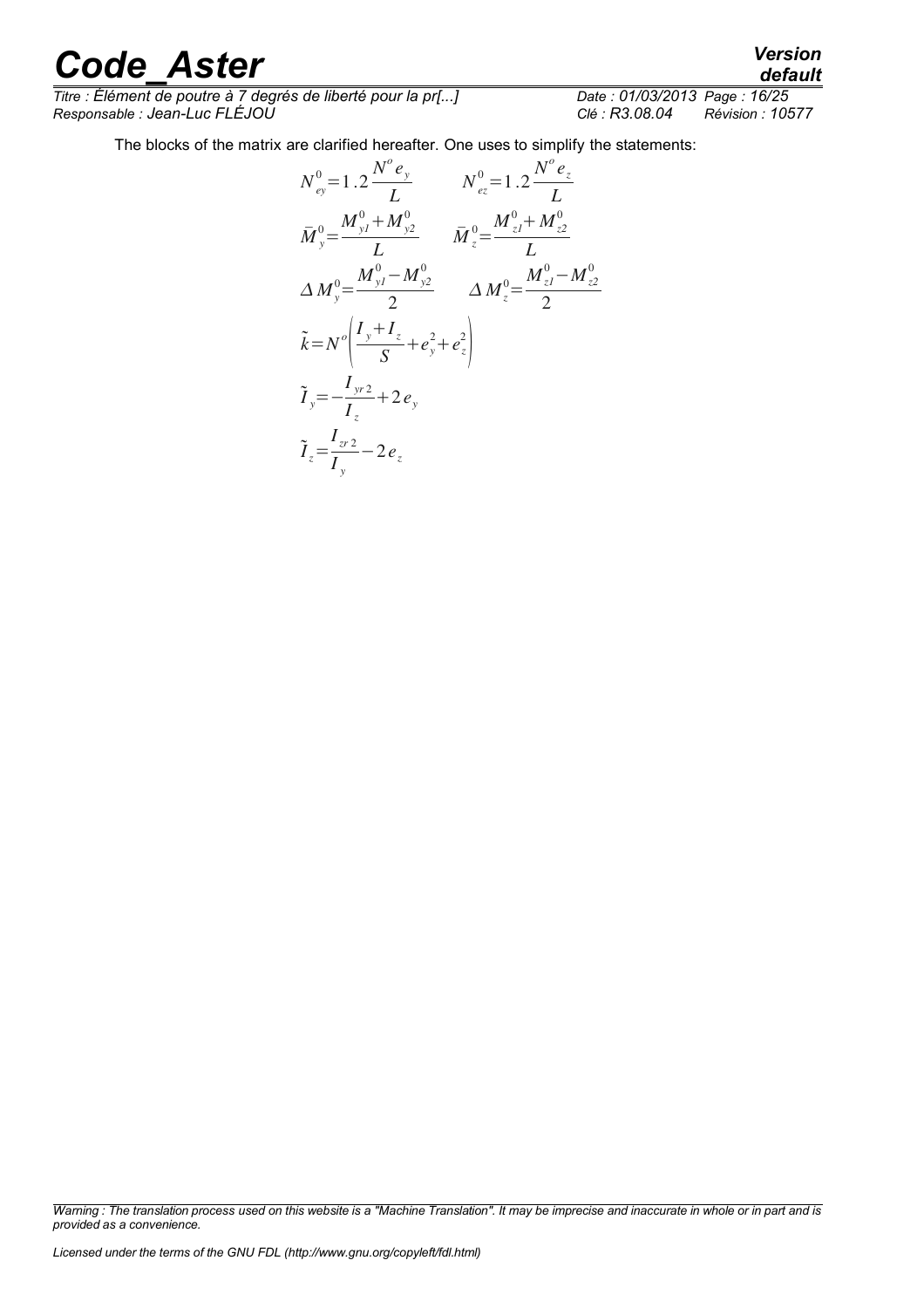# *Code\_Aster Version default*<br>
Titre : Élément de poutre à 7 degrés de liberté pour la pr[...]<br> *Code* : 24/04/2012 Page : 17/25

*Titre : Élément de poutre à 7 degrés de liberté pour la pr[...] Date : 24/04/2012 Page : 17 / 25 Responsable : Jean-Luc FLÉJOU Clé : R3.08.04 Révision : 8939*

| <b>A1</b>                    | 2 $v_1$               | $3 w_1$              | 4 $\theta_{x}$                                                                                                       | 5 $\theta_{vl}$                            | 6 $q_{zI}$                                 | 7 $q_{x, x}$                                                                               |
|------------------------------|-----------------------|----------------------|----------------------------------------------------------------------------------------------------------------------|--------------------------------------------|--------------------------------------------|--------------------------------------------------------------------------------------------|
| 2 $v_1$                      | $1.2 \frac{N^{o}}{N}$ |                      | $N_{ez}^{0} + \frac{\overline{M}_{y}^{0}}{2} + 1.2 \frac{\Delta M_{y}^{0}}{2}$                                       |                                            | $\frac{N^o}{10}$                           | $e_z N^0 + L \bar{M}_y^0 - M_{y2}^0$                                                       |
| $3 w_1$                      |                       | $1.2\frac{N^{o}}{I}$ | $-\frac{\bar{M}_{z}^{0}}{4}+1.2\frac{\Delta M_{z}^{0}}{4}$<br>$-N_{ey}^0$ + -                                        | $N^o$<br>10                                |                                            | $-e_y N^0 + L \bar{M}_z^0 - M_{z2}^0$<br>10                                                |
| $\overline{4}$ $\theta_{xI}$ |                       |                      | $\frac{1.2}{I} (\tilde{k} - \Delta M_z^0 \tilde{I}_y - \Delta M_y^0 \tilde{I}_z)$                                    | $e_y N^0 + L \bar{M}_z^0 + M_{z2}^0$<br>10 | $e_z N^0 - L \bar{M}_y^0 - M_{y2}^0$<br>10 | $\widetilde{k}+M_{z2}^0\widetilde{I}_y+M_{y2}^0\widetilde{I}_z$<br>10                      |
|                              |                       |                      | $-\left(e_y + \frac{I_{yr2}}{2I}\right) \bar{M}_{z}^{0} + \left(e_z + \frac{I_{zr2}}{2I_{z}}\right) \bar{M}_{y}^{0}$ | $-\frac{M_{zI}^{0}}{2}$                    | $+\frac{M_{yI}^0}{2}$                      |                                                                                            |
| 5 $\theta_{yI}$              |                       |                      |                                                                                                                      | $\frac{2 L N^0}{15}$                       |                                            | $L\left(3{\rm M}_{zI}^{0}-M_{z2}^{0}\right)$<br>$2e_{y}LN^{\theta}$<br>30                  |
| 6 $\theta_{zI}$              |                       |                      | sym                                                                                                                  |                                            | $\frac{2 L N^0}{15}$                       | $2e_zLN^0$ $L(3M_{yI}^0-M_{y2}^0)$<br>15<br>30                                             |
| 7 $\theta_{x, x}$            |                       |                      |                                                                                                                      |                                            |                                            | $\overline{4\,\tilde{k}\,L\!-\!L\,\tilde{I}_{v}\left 3\,M_{zI}^{0}\!-\!M_{z2}^{0}\right }$ |
|                              |                       |                      |                                                                                                                      |                                            |                                            | 30<br>$L \tilde{I}_{z} \Big( 3 M_{yI}^{0} - M_{y2}^{0} \Big)$                              |
|                              |                       |                      |                                                                                                                      |                                            |                                            | 30                                                                                         |

*Document diffusé sous licence GNU FDL (http://www.gnu.org/copyleft/fdl.html)*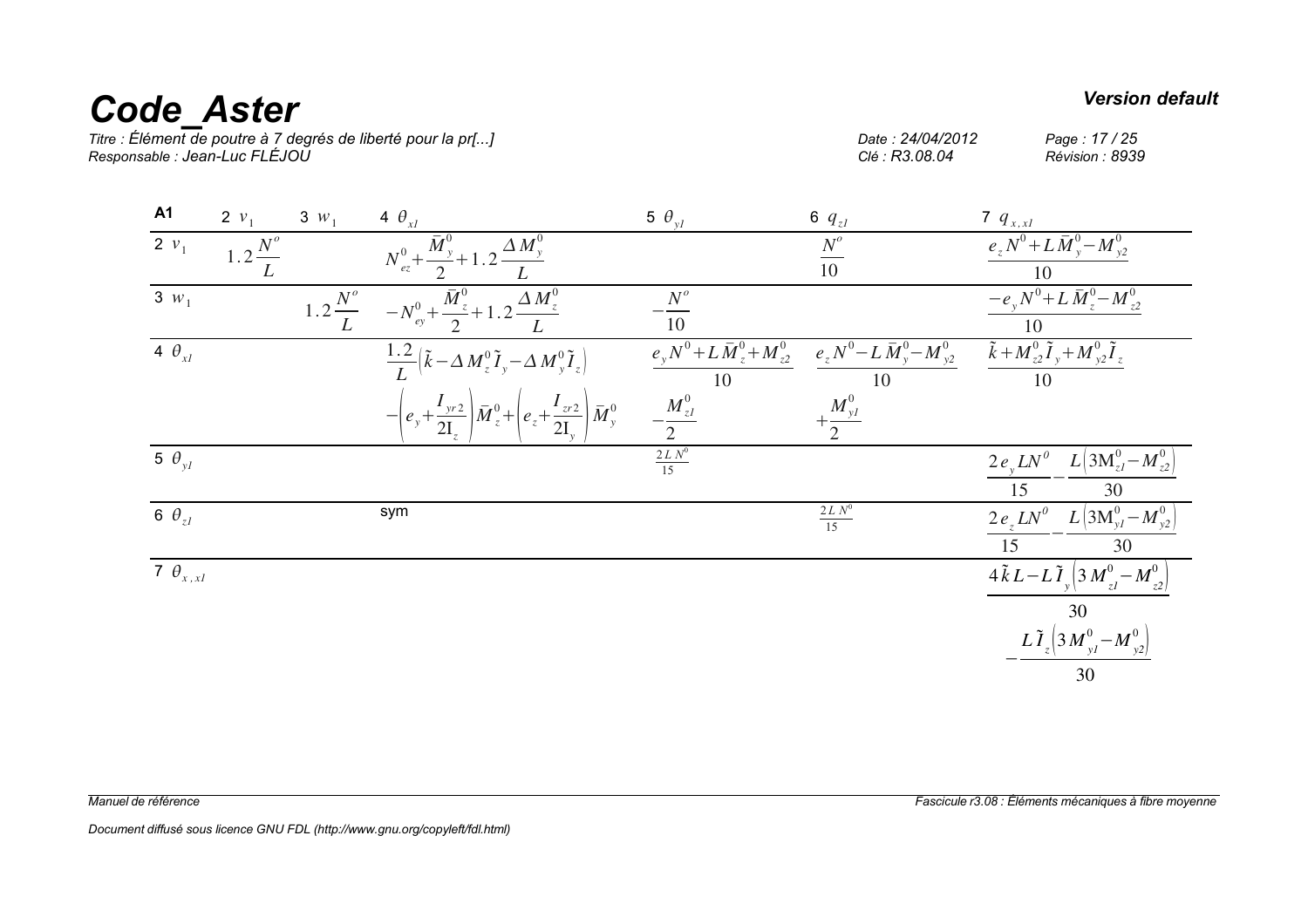# *Code\_Aster Version default*

*Titre : Élément de poutre à 7 degrés de liberté pour la pr[...] Date : 24/04/2012 Page : 18 / 25 Responsable : Jean-Luc FLÉJOU Clé : R3.08.04 Révision : 8939*

| 9 $v_2$                                                       | 10: $w_2$             | 11: $\theta_{x2}$                                        | 12: $\theta_{y2}$                                                                                                                                                                                                                                                     | 13: $\theta_{z2}$                                                                                                                                                                                        | 14: $\theta_{x,x2}$                                                                                                                                                                                                                                                                                                                                                                                          |
|---------------------------------------------------------------|-----------------------|----------------------------------------------------------|-----------------------------------------------------------------------------------------------------------------------------------------------------------------------------------------------------------------------------------------------------------------------|----------------------------------------------------------------------------------------------------------------------------------------------------------------------------------------------------------|--------------------------------------------------------------------------------------------------------------------------------------------------------------------------------------------------------------------------------------------------------------------------------------------------------------------------------------------------------------------------------------------------------------|
| $1.2\frac{N^{o}}{I}$                                          |                       |                                                          |                                                                                                                                                                                                                                                                       | $\frac{N^o}{10}$                                                                                                                                                                                         | $e_z N^0 - L \bar{M}_y^0 + M_{yI}^0$<br>10                                                                                                                                                                                                                                                                                                                                                                   |
|                                                               | $-1.2\frac{N^{c}}{N}$ |                                                          |                                                                                                                                                                                                                                                                       |                                                                                                                                                                                                          | $-e_yN^0 - L\bar{M}_{z}^0 + M_{zI}^0$<br>10                                                                                                                                                                                                                                                                                                                                                                  |
|                                                               |                       | $- A1 (4,4)$                                             | 10                                                                                                                                                                                                                                                                    | 10                                                                                                                                                                                                       | 10                                                                                                                                                                                                                                                                                                                                                                                                           |
|                                                               | $\frac{N^o}{10}$      | 10                                                       | $\frac{LN^o}{30}$                                                                                                                                                                                                                                                     |                                                                                                                                                                                                          | $-e_yLN^0+L\Delta M_z^0$<br>30                                                                                                                                                                                                                                                                                                                                                                               |
|                                                               |                       |                                                          |                                                                                                                                                                                                                                                                       |                                                                                                                                                                                                          | $+\frac{L^2\bar{M}_{z}^0}{60}$                                                                                                                                                                                                                                                                                                                                                                               |
| $\overline{\mathbf{6}}$<br>$\theta_{zI}$<br>$-\frac{N^o}{10}$ |                       | $\frac{-e_z N^0 + L\,\overline{M}^0_{y} + M^0_{y2}}{10}$ |                                                                                                                                                                                                                                                                       | $-\frac{LN^o}{30}$                                                                                                                                                                                       | $-e_zLN^0 - L\Delta M_v^0$<br>30                                                                                                                                                                                                                                                                                                                                                                             |
|                                                               |                       |                                                          |                                                                                                                                                                                                                                                                       |                                                                                                                                                                                                          | $L^2 \bar{M}_{y}^0$<br>60                                                                                                                                                                                                                                                                                                                                                                                    |
|                                                               |                       |                                                          |                                                                                                                                                                                                                                                                       |                                                                                                                                                                                                          |                                                                                                                                                                                                                                                                                                                                                                                                              |
|                                                               |                       |                                                          |                                                                                                                                                                                                                                                                       |                                                                                                                                                                                                          | 30                                                                                                                                                                                                                                                                                                                                                                                                           |
|                                                               |                       |                                                          | $N_{ey}^0 - \frac{\overline{M}_{z}^0}{2} - 1.2 \frac{\Delta M_{z}^0}{2}$<br>$\frac{7}{\theta_{x,x}} \frac{-e_z N^0 - L \bar{M}_y^0 + M_{y2}^0}{10} \frac{e_y N^0 - L \bar{M}_z^0 + M_{z2}^0}{10} \frac{-\tilde{k} - M_{y2}^0 \tilde{I}_z - M_{z2}^0 \tilde{I}_y}{10}$ | $-N_{ez}^{0}+\frac{\bar{M}_{y}^{0}}{2}-1.2\frac{\Delta M_{y}^{0}}{L}$<br>$N_{ey}^{0} + \frac{M_{z}^{0}}{2} - 1.2 \frac{\Delta M_{z}^{0}}{L}$<br>$-\frac{N^o}{10}$<br>$-e_yN^0-L\,\bar{M}_{z}^0-M_{z2}^0$ | $\overline{e_y}N^0 - L\,\overline{M}_{z}^0 - M_{zI}^0$ $\overline{e_z}N^0 + L\,\overline{M}_{y}^0 + M_{yI}^0$ $\tilde{k} - M_{yI}^0\,\tilde{l}_z - M_{zI}^0\,\tilde{l}_y$<br>$\frac{-e_y L N^0 + L \Delta M_z^0}{30} \frac{-e_z L N^0 - L \Delta M_y^0}{30} \frac{-\tilde{k} L + L \Delta M_y^0 \tilde{I}_z}{30}$<br>- $\frac{L^2 M_z^0}{60} + \frac{L^2 M_y^0}{60} + \frac{L \Delta M_z^0 \tilde{I}_y}{30}$ |

*Manuel de référence Fascicule r3.08 : Éléments mécaniques à fibre moyenne*

*Document diffusé sous licence GNU FDL (http://www.gnu.org/copyleft/fdl.html)*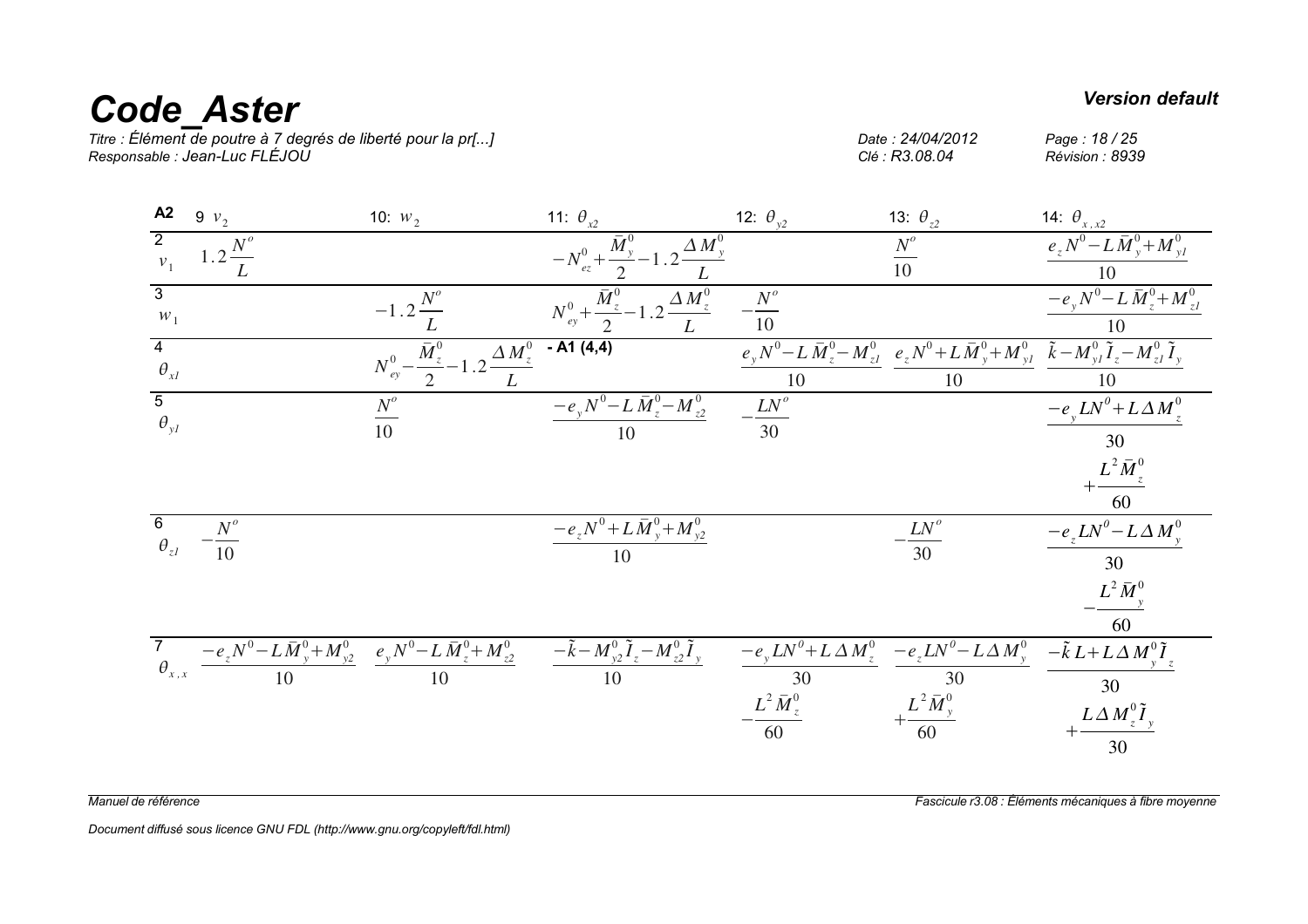# **Code\_Aster** *Version default*<br>Titre : Élément de poutre à 7 degrés de liberté pour la pr[...] Date : 24/04/2012 Page : 19/25

*Titre : Élément de poutre à 7 degrés de liberté pour la pr[...] Date : 24/04/2012 Page : 19 / 25 Responsable : Jean-Luc FLÉJOU Clé : R3.08.04 Révision : 8939*

| A3                   | 9: $v_2$             | 10: $W_2$          | 11: $\theta_{x2}$                                                                                                                | 12: $\theta_{y2}$                           | 13: $\theta_{z2}$                           | 14: $\theta_{x,x2}$                                                      |
|----------------------|----------------------|--------------------|----------------------------------------------------------------------------------------------------------------------------------|---------------------------------------------|---------------------------------------------|--------------------------------------------------------------------------|
| $\overline{2 \nu_2}$ | $1.2\frac{N^{o}}{1}$ |                    | $N_{ez}^{0} - \frac{\overline{M}_{y}^{0}}{2} + 1.2 \frac{\Delta M_{y}^{0}}{2}$                                                   |                                             | $-\frac{N^o}{10}$                           | $-e_z N^0 + L \bar{M}_{y}^0 - M_{yI}^0$<br>10                            |
| $3 w_2$              |                      | $1.2\frac{N^o}{L}$ | $-N_{u}^{0} - \frac{\bar{M}_{z}^{0}}{2} + 1.2 \frac{\Delta M_{z}^{0}}{2}$                                                        | $N^{\circ}$<br>10                           |                                             | $e_y N^0 + L \bar{M}_z^0 - M_{zI}^0$                                     |
| 4 $\theta_{x2}$      |                      |                    | 1.2 $\frac{\tilde{k}}{L}$ – 1.2 $\left(\frac{\Delta M_{z}^{0}}{L}\tilde{I}_{y} + \frac{\Delta M_{y}^{0}}{L}\tilde{I}_{z}\right)$ | $-e_y N^0 + L \bar{M}_z^0 + M_{zI}^0$<br>10 | $-e_z N^0 - L \bar{M}_y^0 - M_{yI}^0$<br>10 | $-\tilde{k} + M_{yI}^{0} \tilde{I}_{z} + M_{zI}^{0} \tilde{I}_{y}$<br>10 |
|                      |                      |                    | $+\left(e_y+\frac{I_{yr2}}{2I}\right)\bar{M}_{z}^{0}-\left(e_z+\frac{I_{zr2}}{2I_{\cdots}}\right)\bar{M}_{y}^{0}$                | $-\frac{M_{z2}^0}{2}$                       | $+\frac{M_{y2}^0}{2}$                       |                                                                          |
| 5 $\theta_{v2}$      |                      |                    |                                                                                                                                  | $\frac{2 L N^{\circ}}{15}$                  |                                             | $2 e_y L N^0$ $L (M_{zI}^0 - 3 M_{z2}^0)$<br>30                          |
| 6 $\theta_{z2}$      |                      |                    |                                                                                                                                  |                                             | $\frac{2 L N^{\circ}}{15}$                  | $2e_zLN^0 + L(M_{yI}^0 - 3M_{y2}^0)$<br>15<br>30                         |
| 7 $\theta_{x,x2}$    |                      |                    | Sym                                                                                                                              |                                             |                                             | $4\tilde{k}L-L\tilde{T}_{y}\left(M_{zI}^{0}-3M_{z2}^{0}\right)$<br>30    |
|                      |                      |                    |                                                                                                                                  |                                             |                                             | $L \tilde{I}_z \Big[ M_{yI}^0 - 3 M_{y2}^0 \Big]$<br>30                  |

*Manuel de référence Fascicule r3.08 : Éléments mécaniques à fibre moyenne*

*Document diffusé sous licence GNU FDL (http://www.gnu.org/copyleft/fdl.html)*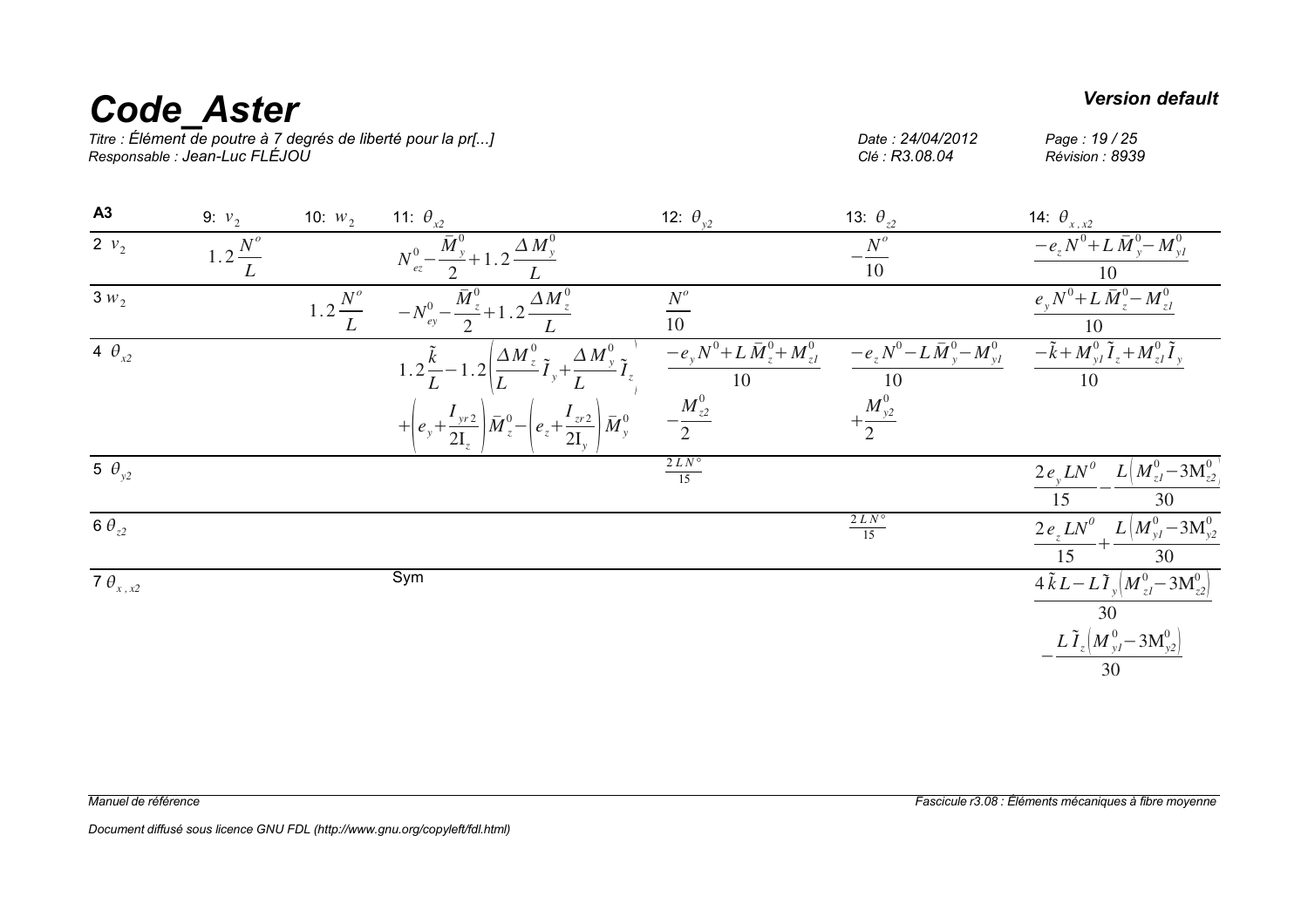*Titre : Élément de poutre à 7 degrés de liberté pour la pr[...] Date : 01/03/2013 Page : 20/25 Responsable : Jean-Luc FLÉJOU Clé : R3.08.04 Révision : 10577*

### **6 Loadings**

<span id="page-19-1"></span>

| the various types of loading available for element POU D TG are: |                                                                                                             |  |  |  |  |  |  |  |  |
|------------------------------------------------------------------|-------------------------------------------------------------------------------------------------------------|--|--|--|--|--|--|--|--|
| <b>Types or options</b>                                          |                                                                                                             |  |  |  |  |  |  |  |  |
| CHAR MECA FR1D1D                                                 | distributed loading by actual values                                                                        |  |  |  |  |  |  |  |  |
| CHAR MECA FF1D1D                                                 | distributed loading by function                                                                             |  |  |  |  |  |  |  |  |
| CHAR MECA PESA R                                                 | loading due to "                                                                                            |  |  |  |  |  |  |  |  |
| " gravity CHAR MECA TEMP R loading<br>thermal                    |                                                                                                             |  |  |  |  |  |  |  |  |
| $\alpha$                                                         | للمستلوم تكتابهما والمستوصل المستواد وسامته أأروان وبتحويلها والمراود والمستحدث والمستاد والمستراد والمستوا |  |  |  |  |  |  |  |  |

CHAR\_MECA\_EPSI\_R loading by imposition of a strain (of standard thermal stratification) the loadings are in the same way calculated that for the elements without warping [R3.08.01]. There is thus nothing in particular to element POU\_D\_TG. The other types of loading described in [R3.08.01] are not available for this element.

With regard to warping, it is possible to give boundary conditions utilizing the degree of freedom  $GRX$  (what makes it possible to model constrained torsion:  $GRX = 0$ ), but on the other hand, nothing is designed to affect a loading of type bi--moment, whose physical interpretation is difficult to establish.

In connection with connection between elements, the transmission of warping is an open-ended question as the reference [feeding-bottle 1[\]1](#page-24-2) it: the continuity of the variable *GRX* from one element to another (on which warping depends directly) depends by way of technology on connection between the various beams (weld in the axis, in which case warping can be transmitted completely, connection by gusset,…).

For an assembled structure such as a truss, it seems more reasonable to suppose than torsion is obstructed, therefore that warping is null at the ends. To determine the influence of this assumption, one will be able to refer to the test SSLL102 (beam of corner section) whose modelizations C and D use element POU D TG, with free torsion for the modelization C, and torsion obstructed for the modelization D  $[V\overline{3}.0\overline{1}.102B]$ .

It is noted that for the loading of bending, the variation on displacement is weak (2.5%), but for a loading in torsion, one obtains for this section a non-zero side displacement (discharge) from which the value differs notably according to the assumption taken:

 $u_z = 2.2 \cdot 10^{-5}$  for free torsion and  $u_z = 2.62 \cdot 10^{-5}$  constrained torsion.

In the same way, rotation strongly varies:

<span id="page-19-0"></span> $\theta_x = 3,79 \; 10^{-4}$  for free torsion and  $\theta_x = 6,39 \; 10^{-4}$  constrained torsion (GRX is null at the ends).

#### **6.1 Distributed loadings, options: CHAR\_MECA\_FR1D1D and CHAR\_MECA\_FF1D1D**

the loadings are given under key word FORCE\_POUTRE, either by actual values in AFFE\_CHAR\_MECA (option CHAR\_MECA\_FR1D1D), or by functions in AFFE\_CHAR\_MECA\_F (option CHAR\_MECA\_FF1D1D). The loading is given only by distributed forces, not by moments distributed.

The second associated member with the distributed loading of traction and compression is:

$$
\begin{bmatrix} f_1 \\ f_2 \end{bmatrix} \text{ with } f_1 = \int_0^1 f_{ext}(x) \left( 1 - \frac{x}{L} \right) dx
$$

$$
f_2 = \int_0^1 f_{ext}(x) \frac{x}{L} dx
$$

For a loading constant or varying linearly, one obtains:

$$
F_{x_1} = L\left(\frac{n_1}{3} + \frac{n_2}{6}\right),
$$
  

$$
F_{x_2} = L\left(\frac{n_1}{6} + \frac{n_2}{3}\right).
$$

*Warning : The translation process used on this website is a "Machine Translation". It may be imprecise and inaccurate in whole or in part and is provided as a convenience.*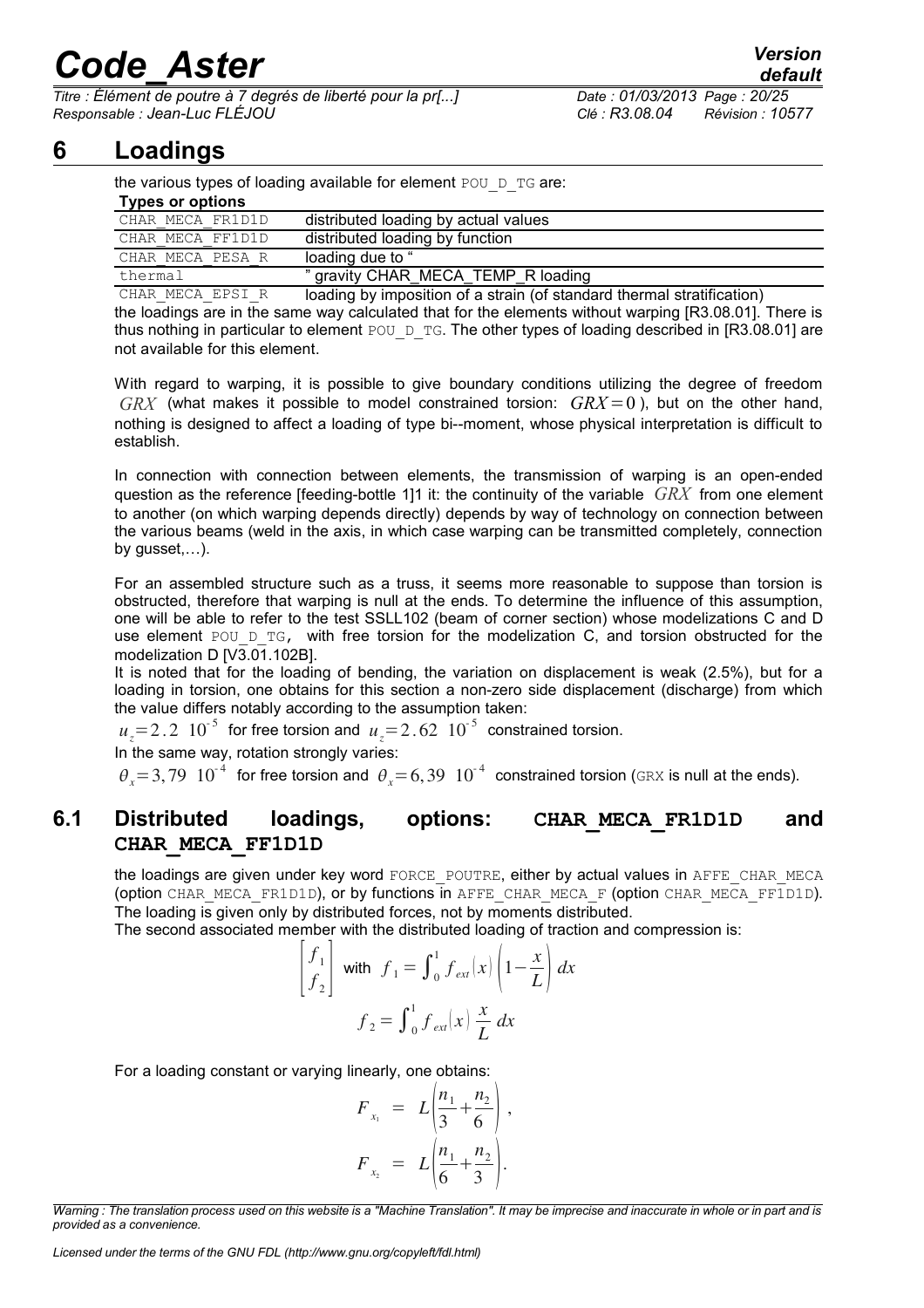*Titre : Élément de poutre à 7 degrés de liberté pour la pr[...] Date : 01/03/2013 Page : 21/25 Responsable : Jean-Luc FLÉJOU Clé : R3.08.04 Révision : 10577*

 $n_1$  and  $n_2$  are the components of the axial loading as in points 1 and 2 coming from the data of the user replaced in the local coordinate system.

If  $t_{y_1}$ ,  $t_{y_2}$ ,  $t_{zI}$  and  $t_{z2}$  are those of the shears, one a:

$$
F_{y_1} = L \left( \frac{7t_{y_1}}{20} + \frac{3t_{y_2}}{20} \right) \qquad M_{z_1} = L^2 \left( \frac{t_{y_1}}{20} + \frac{t_{y_2}}{30} \right)
$$
  
\n
$$
F_{y_2} = L \left( \frac{3t_{y_1}}{20} + \frac{7t_{y_2}}{20} \right) \qquad M_{z_2} = -L^2 \left( \frac{t_{y_1}}{30} + \frac{t_{y_2}}{20} \right),
$$
  
\n
$$
F_{z_1} = L \left( \frac{7t_{z_1}}{20} + \frac{3t_{z_2}}{20} \right), \qquad M_{y_1} = -L^2 \left( \frac{t_{z_1}}{20} + \frac{t_{z_2}}{30} \right),
$$
  
\n
$$
F_{z_2} = L \left( \frac{3t_{z_1}}{20} + \frac{7t_{z_2}}{20} \right), \qquad M_{y_2} = L^2 \left( \frac{t_{z_1}}{30} + \frac{t_{z_2}}{20} \right).
$$

#### **6.2 Loading of gravity, option: CHAR\_MECA\_PESA\_R**

<span id="page-20-0"></span>the force of gravity is given by the modulus of acceleration  $g$  and a normalized vector  $n$  indicating the direction of the loading.

#### **Remarks** *(simplifying assumption)* **:**

The shape functions used for this computation are those of the model Eulerian-Bernoulli.

The approach is similar to that used for the distributed forces, on condition that transforming initially the vector loading due to gravity in the local coordinate system with the element. One obtains in the local coordinate system of beam:

$$
F_{x_i} = \int_{\rho}^{L} \xi_i \rho S \mathbf{g} \cdot \mathbf{x} dx \qquad F_{x_i} = \rho \mathbf{g} \cdot \mathbf{x} L \left| \frac{S}{3} + \frac{S}{6} \right| \text{ au point 1,}
$$
  

$$
\left| \xi_1 = 1 - \frac{x}{L}, \xi_2 = \frac{x}{L} \right| \qquad \text{from where:}
$$
  

$$
F_{x_2} = \rho \mathbf{g} \cdot \mathbf{x} L \left| \frac{S}{6} + \frac{S}{3} \right| \text{ au point 2}
$$

**Bending in the plane** *Gxz* **:**

$$
F_{z_1} = \rho \mathbf{g} \cdot \mathbf{z} L \left( \frac{7S}{20} + \frac{3S}{20} \right)
$$
  

$$
M_{y_1} = -\rho \mathbf{g} \cdot \mathbf{z} L^2 \left( \frac{S}{20} + \frac{S}{30} \right)
$$
  

$$
F_{z_2} = \rho \mathbf{g} \cdot \mathbf{z} L \left( \frac{3S}{20} + \frac{7S}{20} \right)
$$
  

$$
M_{y_2} = \rho \mathbf{g} \cdot \mathbf{z} L^2 \left( \frac{S}{30} + \frac{S}{20} \right)
$$

*Warning : The translation process used on this website is a "Machine Translation". It may be imprecise and inaccurate in whole or in part and is provided as a convenience.*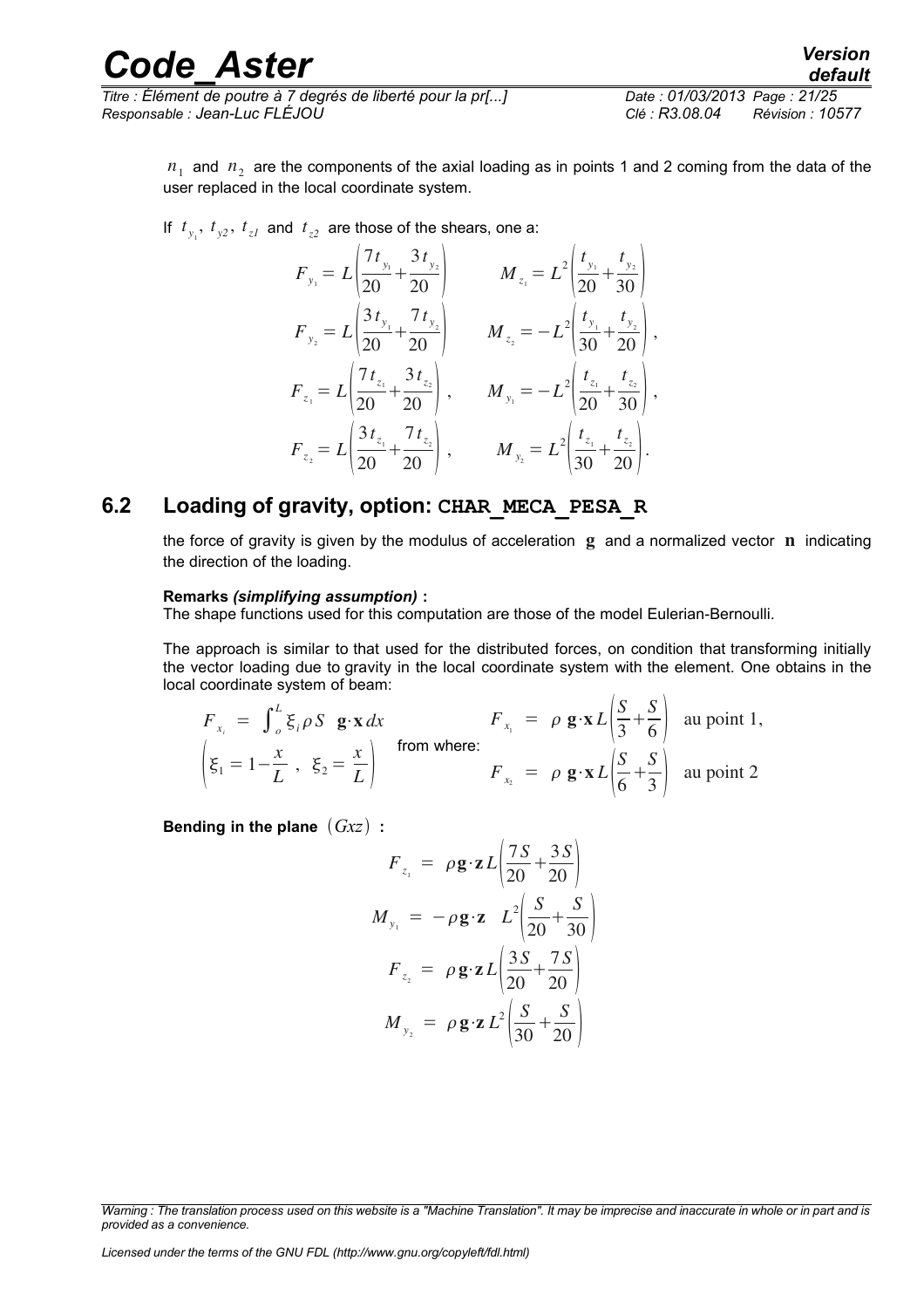*Titre : Élément de poutre à 7 degrés de liberté pour la pr[...] Date : 01/03/2013 Page : 22/25 Responsable : Jean-Luc FLÉJOU Clé : R3.08.04 Révision : 10577*

**Bending in the plane** *Gxy* **:**

$$
F_{y_1} = \rho \mathbf{g} \cdot \mathbf{y} L \left( \frac{7S}{20} + \frac{3S}{20} \right)
$$
  

$$
M_{z_1} = \rho \mathbf{g} \cdot \mathbf{y} L^2 \left( \frac{S}{20} + \frac{S}{30} \right)
$$
  

$$
F_{y_2} = \rho \mathbf{g} \cdot \mathbf{y} L \left( \frac{3S}{20} + \frac{7S}{20} \right)
$$
  

$$
M_{z_2} = -\rho \mathbf{g} \cdot \mathbf{y} L^2 \left( \frac{S}{30} + \frac{S}{20} \right)
$$

#### **6.3 Thermal loading, option: CHAR\_MECA\_TEMP\_R**

<span id="page-21-1"></span>to obtain this loading, it is necessary to calculate axial displacements induced by the difference in temperature *T*−*T* référence :

$$
u_1 = -L\alpha \left( T - T_{\text{reference}} \right)
$$
  

$$
u_2 = L\alpha \left( T - T_{\text{reference}} \right)
$$

 $(\alpha :$  thermal coefficient of thermal expansion)

Then, one calculates simply the induced forces par.  $\mathbf{F} = \mathbf{K} \mathbf{u}$ 

As *K* is the local stiffness matrix with the element, one must then carry out a change of reference to obtain the values of the components loading in the total reference.

#### **6.4 Loading by imposed strain, option: CHAR\_MECA\_EPSI\_R**

<span id="page-21-0"></span>One calculates as for elements POU  $D$  T the loading from a strain state (this option was developed to take into account the thermal stratification in the pipework). The model takes into account only one work in traction and compression and pure bending (not of shears, not of twisting moment).

The strain is given by the user using key word PRE\_EPSI in AFFE\_CHAR\_MECA. While being given ∂ *u*

∂ *x*  $\frac{\partial \theta_y}{\partial x}$  $\frac{\partial \theta_y}{\partial x}$  and  $\frac{\partial \theta_z}{\partial x}$  $\frac{z}{\partial x}$  on the beam, one obtains the second elementary member associated with this

loading:

with node 1:  
\n
$$
F_{x_1} = ES_1 \frac{\partial u}{\partial x},
$$
\n
$$
M_{y_1} = EI_{y_1} \frac{\partial \theta_y}{\partial x},
$$
\n
$$
M_{z_1} = EI_{z_1} \frac{\partial \theta_z}{\partial x},
$$

with node 2:

$$
F_{x_2} = ES_2 \frac{\partial u}{\partial x},
$$
  

$$
M_{y_2} = EI_{y_2} \frac{\partial \theta_y}{\partial x},
$$
  

$$
M_{z_2} = EI_{z_2} \frac{\partial \theta_z}{\partial x}
$$

*Warning : The translation process used on this website is a "Machine Translation". It may be imprecise and inaccurate in whole or in part and is provided as a convenience.*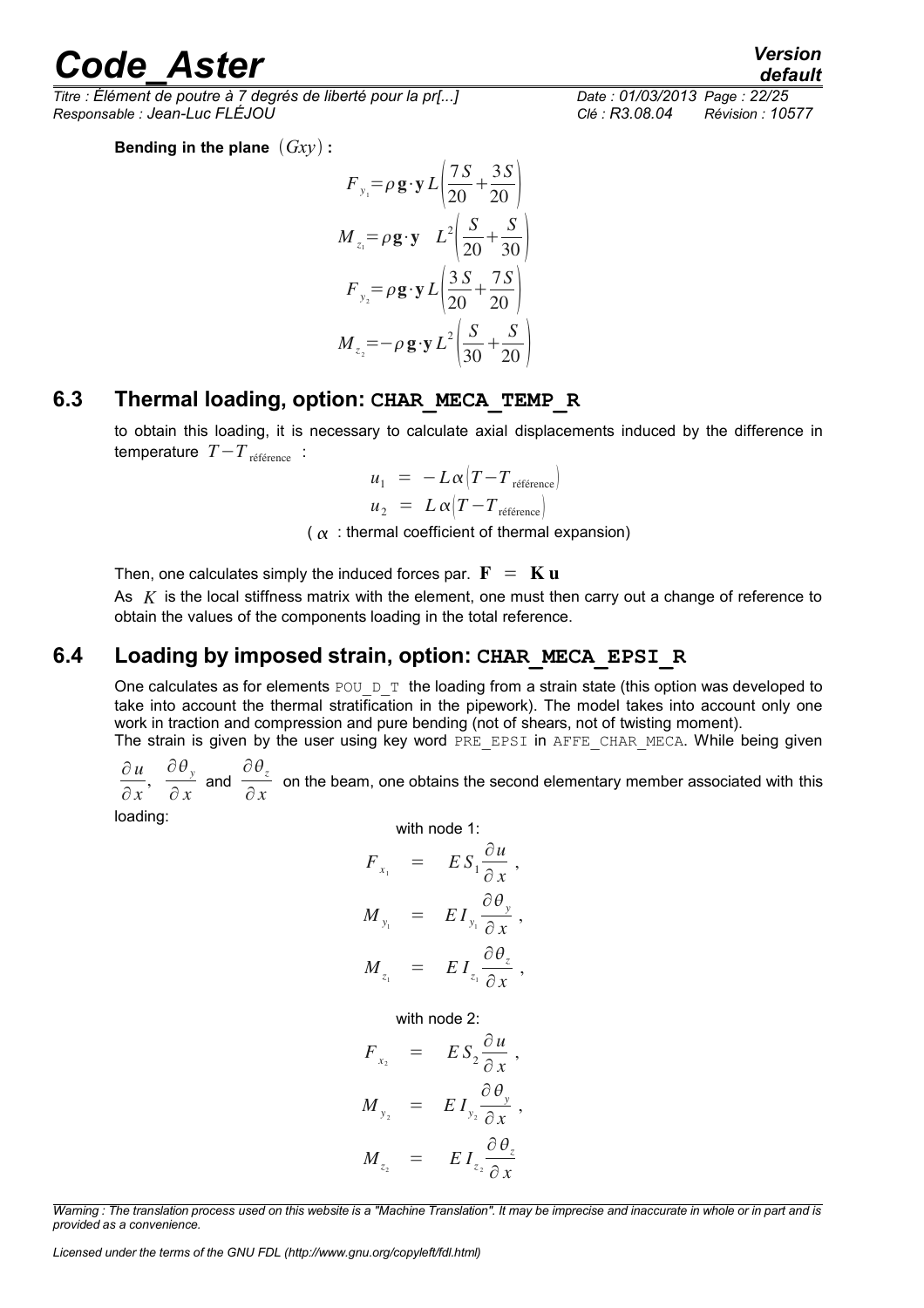*Titre : Élément de poutre à 7 degrés de liberté pour la pr[...] Date : 01/03/2013 Page : 23/25 Responsable : Jean-Luc FLÉJOU Clé : R3.08.04 Révision : 10577*

### <span id="page-22-6"></span>**7 Torsor of the forces - nodal Forces and reactions**

#### **7.1 Options available**

<span id="page-22-5"></span>the various options of postprocessing available for element POU  $D$  TG are:

#### **Types or options**

| EFGE ELNO | torsor of the forces to the 2 nodes of each element                      |  |  |
|-----------|--------------------------------------------------------------------------|--|--|
| SIEF ELGA | field of forces necessary to the computation of the nodal forces (option |  |  |
|           | "FORC NODA") and of the reactions (option "REAC NODA").                  |  |  |
| FORC NODA | nodal forces expressed in total reference                                |  |  |
| REAC NODA | nodal reactions                                                          |  |  |

#### <span id="page-22-4"></span>**7.2 the torsor of the forces**

#### **7.2.1 generalized Forces, option: EFGE\_ELNO**

<span id="page-22-3"></span>One seeks to calculate with the two nodes of each element "beam" constituting the mesh of studied structure, the forces exerted on the element "beam" by the rest of structure. The values are given in the local base of each element. By integrating the balance equations, one obtains the forces in the local coordinate system of the element:

$$
\mathbf{R}_{LOC} = K_{LOC}^e u_{LOC} + M_{LOC}^e \ddot{u}_{LOC} - f_{LOC}^e
$$
\nwhere:  
\n
$$
\mathbf{R}_{LOC} = \left(-N^1, -V_Y^1, -V_Z^1, -M_T^1, -M_Y^1, -M_Z^1, -M_w^1, N^2, V_Y^2, V_Z^2, M_T^2, M_Y^2, M_Z^2, M_w^2\right)
$$
\n
$$
\mathbf{K}_{LOC}^e
$$
\nelementary matrix of stiffness of the element beam,  
\n
$$
\mathbf{M}_{LOC}^e
$$
\nvector of the forces "distributed" on the element beam,  
\n
$$
\mathbf{u}_{LOC}
$$
\nvector "degree of freedom" limited to the element beam,  
\nvector "acceleration" limited to the element beam.  
\nvector "acceleration" limited to the element beam.

One changes then the signs of nodal efforts 1.

Indeed, by taking for example the case of the traction and compression, one shows [R3.08.01] that the forces in the element (option EFGE\_ELNO) are obtained by:

| $ -N(o) $ |  |                                                                                                                         |  |  |
|-----------|--|-------------------------------------------------------------------------------------------------------------------------|--|--|
| N(L)      |  | $\begin{bmatrix} K \end{bmatrix} \begin{bmatrix} u(o) \\ u(L) \end{bmatrix} - \begin{bmatrix} f_1 \\ f_2 \end{bmatrix}$ |  |  |

#### **7.2.2 Generalized forces, option: SIEF\_ELGA**

<span id="page-22-2"></span>option "SIEF\_ELGA" is established for reasons of compatibility with other options. It is used only for computation of the nodal forces. It produces fields of forces by elements. It is calculated by:

$$
\mathbf{R}_{LOC} = \mathbf{K}_{LOC}^e \mathbf{u}_{LOC}
$$

#### <span id="page-22-1"></span>**7.3 Computation of the nodal forces and the reactions**

#### **7.3.1 nodal Forces, option: FORC\_NODA**

<span id="page-22-0"></span>This option calculates a force vector nodal on all structure, expressed in total reference. It produces a field at nodes in command CALC\_CHAMP by assembly of the elementary terms.

For this computation, one uses the principle of the virtual wors and one writes [R5.03.01]:

 $\mathbf{F} = \mathbf{Q}^{\mathrm{T}} \sigma$ 

*Warning : The translation process used on this website is a "Machine Translation". It may be imprecise and inaccurate in whole or in part and is provided as a convenience.*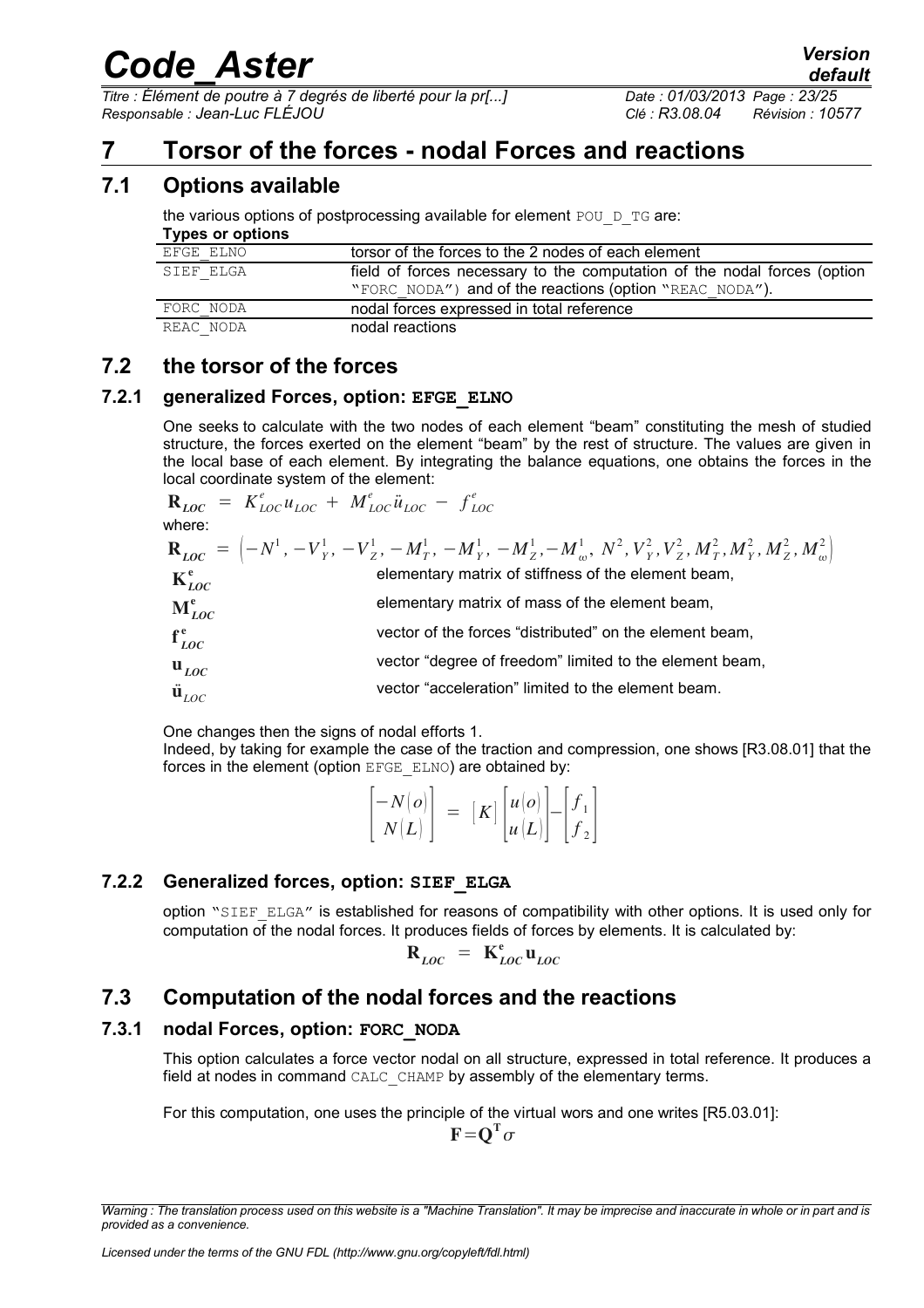*Titre : Élément de poutre à 7 degrés de liberté pour la pr[...] Date : 01/03/2013 Page : 24/25 Responsable : Jean-Luc FLÉJOU Clé : R3.08.04 Révision : 10577*

where  $\mathbf{Q}^\mathrm{T}$  the matrix associated with the operator divergence represents symbolically. For an element, one writes the work of the strain field virtual:

$$
\left[ \left( \mathbf{Q}^{\mathrm{T}} \, \sigma \right) u^* \! = \! \int_{\varOmega} \sigma \! \left( \mathbf{u} \right) \, \varepsilon \, \left( u^* \right) \ \ \forall \, u^* \ \ \text{kinematically admissible}
$$

For the beam elements, one calculates simply the nodal forces by assembly of the elementary nodal forces calculated by option SIEF ELGA, which are expressed by:

$$
\big[ \mathbf{F}_{LOC} \big] \!\! = \!\! \big[ \mathbf{K}_{LOC} \big] \! \big[ \mathbf{U}_{LOC} \big]
$$

#### **7.3.2 Nodal reactions, option: REAC\_NODA**

<span id="page-23-0"></span>This option, called by CALC CHAMP, makes it possible to obtain the reactions  $R$  to the bearings, expressed in the total reference, starting from the nodal forces  $\mathbf F$  by:

$$
\mathbf{R} = \mathbf{F} - \mathbf{F}^{char} + \mathbf{F}^{iner}
$$

F *char* et F being nodal forces respectively associated with the loadings given (specific and distributed) and with the forces with inertia.

*Warning : The translation process used on this website is a "Machine Translation". It may be imprecise and inaccurate in whole or in part and is provided as a convenience.*